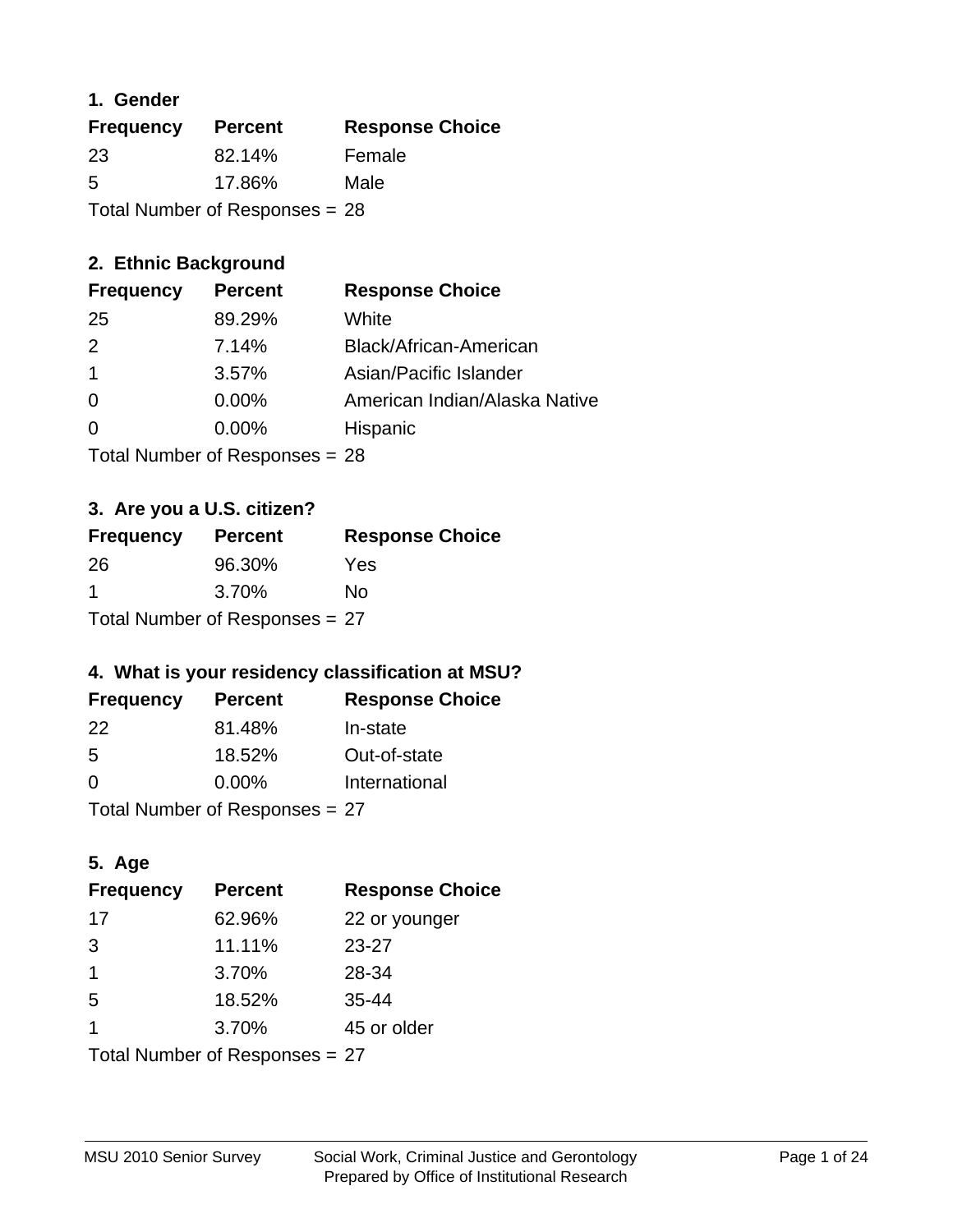**6. Has either of your parents received a bachelor's degree?**

| <b>Frequency</b>               | <b>Percent</b> | <b>Response Choice</b> |
|--------------------------------|----------------|------------------------|
| -6                             | 22.22%         | Yes                    |
| 21                             | 77.78%         | No                     |
| Total Number of Responses = 27 |                |                        |

# **7. Has either of your parents received a degree from Murray State?**

| <b>Frequency</b> | <b>Percent</b> | <b>Response Choice</b> |
|------------------|----------------|------------------------|
| -2               | 7.41%          | Yes                    |
| 25               | 92.59%         | No                     |

Total Number of Responses = 27

# **8. What was your original entry status to MSU?**

| <b>Frequency</b>                 | <b>Percent</b> | <b>Response Choice</b>                           |
|----------------------------------|----------------|--------------------------------------------------|
| 11                               | 40.74%         | Freshman                                         |
| 13                               | 48.15%         | Transfer from community college/technical school |
| $\mathcal{B}$                    | 11.11%         | Transfer from 4-yr institution                   |
| Total Number of Responses $= 27$ |                |                                                  |

#### **9. If transfer student, how many credits were transferred? Frequency Percent Response Choice**

| <b>Frequency</b>               | Percent  | <b>Response C</b>  |
|--------------------------------|----------|--------------------|
| $\Omega$                       | $0.00\%$ | 12 or fewer        |
| 3                              | 18.75%   | $13 - 30$          |
| $\mathcal{P}$                  | 12.50%   | $31 - 60$          |
| 11                             | 68.75%   | Over <sub>60</sub> |
| Total Number of Poenances - 16 |          |                    |

I otal Number of Responses = 16

# **10. If transfer student, approximately what percent of your University Studies (general education) classes did you take at Murray State?**

| <b>Frequency</b>                 | <b>Percent</b> | <b>Response Choice</b> |
|----------------------------------|----------------|------------------------|
| 13                               | 81.25%         | Under 25%              |
| $\mathbf 1$                      | 6.25%          | 25-49%                 |
| $\Omega$                         | $0.00\%$       | 50-74%                 |
| 2                                | 12.50%         | 75-100%                |
| Total Number of Responses $= 16$ |                |                        |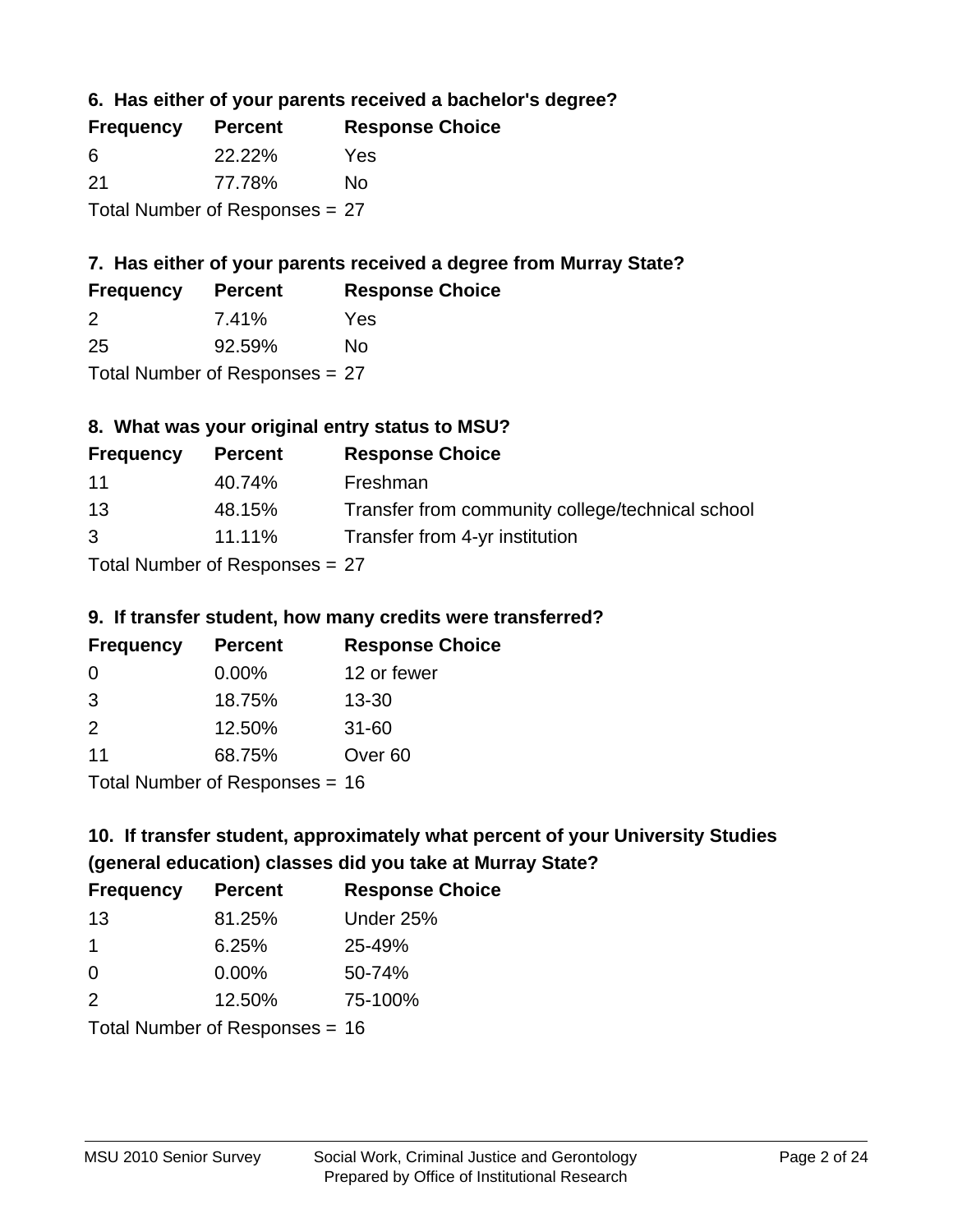## **11. What has been your attendance status at MSU?**

| <b>Frequency</b>               | <b>Percent</b> | <b>Response Choice</b>     |
|--------------------------------|----------------|----------------------------|
| 26                             | 96.30%         | <b>Primarily full-time</b> |
| -1                             | 3.70%          | <b>Primarily part-time</b> |
| Total Number of Responses = 27 |                |                            |

## **12. In which Residential College are you a member?**

| <b>Frequency</b> | <b>Percent</b> | <b>Response Choice</b>            |
|------------------|----------------|-----------------------------------|
| 5                | 18.52%         | Do not know                       |
| 4                | 14.81%         | <b>Clark College</b>              |
| 2                | 7.41%          | <b>Elizabeth College</b>          |
| 2                | 7.41%          | <b>Franklin-Springer Colleges</b> |
| 3                | 11.11%         | <b>Hart College</b>               |
| 2                | 7.41%          | <b>Hester College</b>             |
| 1                | 3.70%          | <b>Regents College</b>            |
| 3                | 11.11%         | <b>Richmond College</b>           |
| 5                | 18.52%         | <b>White College</b>              |
|                  |                |                                   |

Total Number of Responses = 27

## **13. Have you ever received any type of Financial Aid while at MSU? (Scholarships, grants, work-study, etc.)**

| <b>Frequency</b> | <b>Percent</b> | <b>Response Choice</b> |
|------------------|----------------|------------------------|
| 25               | 92.59%         | Yes                    |
| 2                | 7.41%          | No                     |
| — <u>.</u>       |                |                        |

Total Number of Responses = 27

## **14. What degree are you seeking at this time?**

| <b>Frequency</b> | <b>Percent</b>                 | <b>Response Choice</b> |
|------------------|--------------------------------|------------------------|
| 0                | $0.00\%$                       | Associate              |
| 27               | 100.00%                        | <b>Baccalaureate</b>   |
|                  | Total Number of Responses = 27 |                        |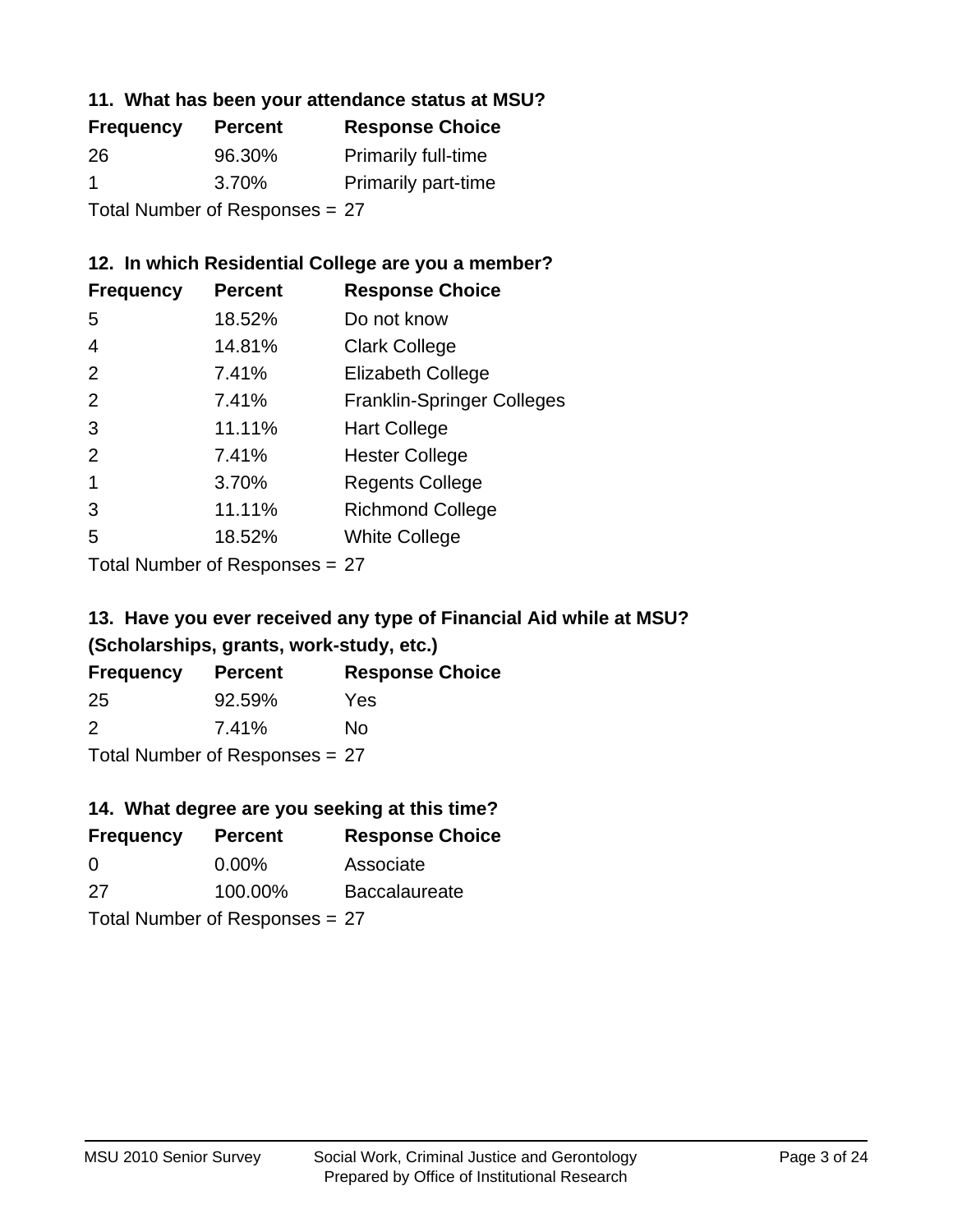**15. How many years will it take you to complete your degree from the point of your initial enrollment in college (including any time at a previous institution)?**

| <b>Frequency</b> | <b>Percent</b> | <b>Response Choice</b> |
|------------------|----------------|------------------------|
| $\mathbf 1$      | 3.70%          | Two                    |
| 2                | 7.41%          | <b>Three</b>           |
| 11               | 40.74%         | Four                   |
| 8                | 29.63%         | Five                   |
| $\overline{4}$   | 14.81%         | <b>Six</b>             |
|                  | 3.70%          | More than six          |
|                  |                |                        |

Total Number of Responses = 27

#### **16. In what range does your grade point average fall?**

| <b>Frequency</b> | <b>Percent</b>               | <b>Response Choice</b> |
|------------------|------------------------------|------------------------|
| $\overline{1}$   | 3.70%                        | $2.00 - 2.50$          |
| 7                | 25.93%                       | $2.51 - 3.00$          |
| 13               | 48.15%                       | $3.01 - 3.50$          |
| 6                | 22.22%                       | $3.51 - 4.00$          |
|                  | $\tau$ . The state of $\sim$ |                        |

Total Number of Responses = 27

# **They are used to sort the data, and do not appear in this table Questions 17 and 18 relate to department and program information.**

#### **19. For what purpose did you enroll at MSU?**

| <b>Frequency</b> | <b>Percent</b>                 | <b>Response Choice</b>                    |
|------------------|--------------------------------|-------------------------------------------|
| 0                | $0.00\%$                       | To receive an associate degree            |
| 27               | 100.00%                        | To receive a baccalaureate degree         |
| $\overline{0}$   | $0.00\%$                       | To take a few job related courses         |
| $\Omega$         | $0.00\%$                       | To transfer to another college/university |
|                  | Total Number of Responses = 27 |                                           |

# **20. What is the highest degree you eventually hope to receive?**

| <b>Frequency</b> | <b>Percent</b>                 | <b>Response Choice</b> |
|------------------|--------------------------------|------------------------|
| $\Omega$         | $0.00\%$                       | Associate              |
| 4                | 14.81%                         | <b>Baccalaureate</b>   |
| 17               | 62.96%                         | Graduate               |
| 6                | 22.22%                         | Professional           |
|                  | Total Number of Responses = 27 |                        |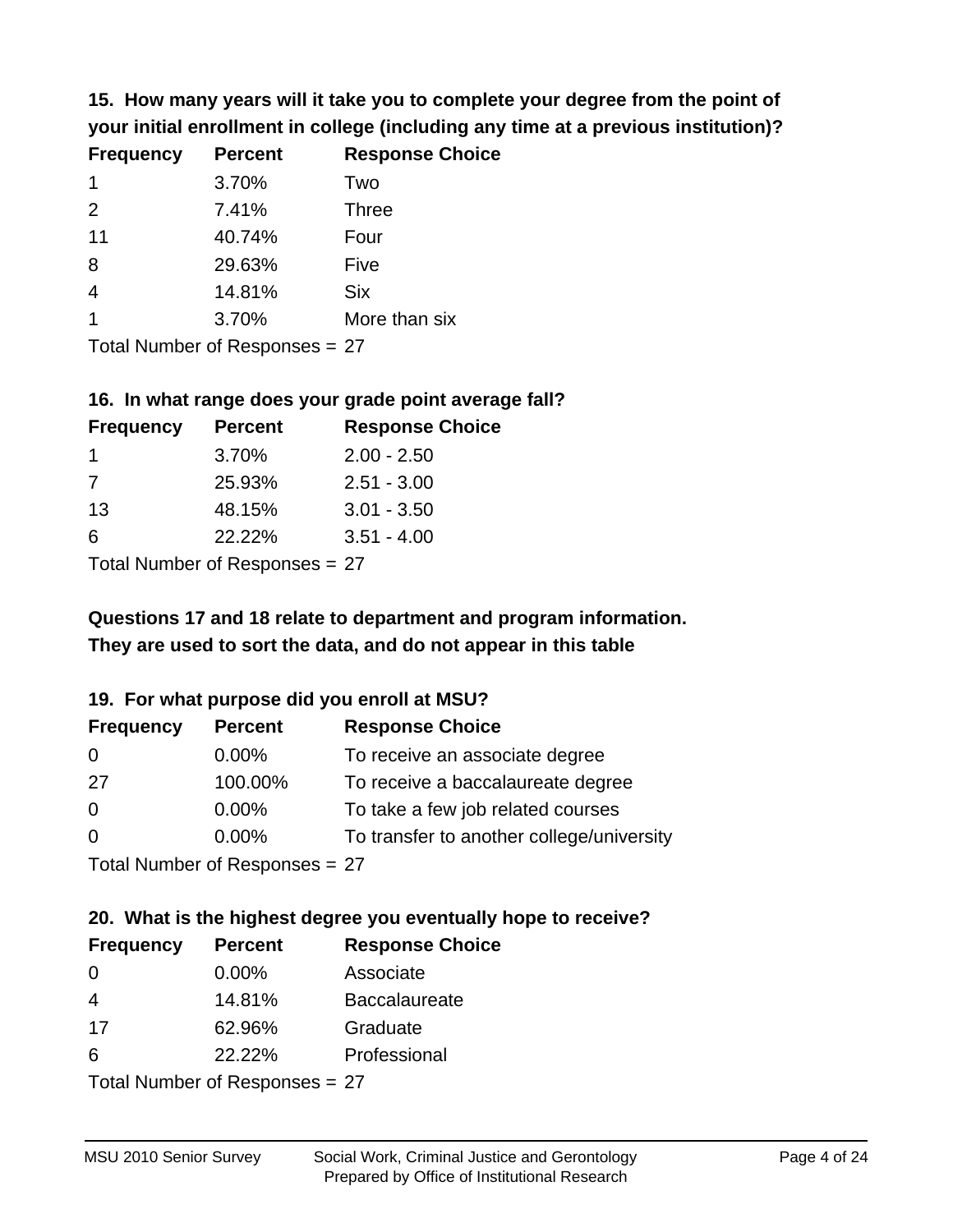## **21. Which best describes your situation?**

| <b>Frequency</b> | <b>Percent</b> | <b>Response Choice</b>               |
|------------------|----------------|--------------------------------------|
| 8                | 29.63%         | Did not change major/area            |
| 2                | 7.41%          | Did not initially declare major/area |
| 17               | 62.96%         | Changed major/area                   |
|                  |                |                                      |

Total Number of Responses = 27

## **22. While school was in session during the past year, how many hours per week, on average, did you work for pay?**

| <b>Frequency</b> | <b>Percent</b> | <b>Response Choice</b> |
|------------------|----------------|------------------------|
| 7                | 25.93%         | Did not work           |
| -1               | 3.70%          | Worked 1-10 hrs        |
| 8                | 29.63%         | Worked 11-20 hrs       |
| 6                | 22.22%         | Worked 21-30 hrs       |
| 5                | 18.52%         | Worked 31-40 hrs       |
| 0                | 0.00%          | Worked over 40 hrs     |
|                  |                |                        |

Total Number of Responses = 27

#### **23. For the most part, were classes offered at times convenient to you?**

| <b>Frequency</b>               | <b>Percent</b> | <b>Response Choice</b> |
|--------------------------------|----------------|------------------------|
| 22                             | 81.48%         | Yes                    |
| .5                             | 18.52%         | No.                    |
| Total Number of Responses = 27 |                |                        |

#### **24. If no, what time would you have preferred?**

| <b>Frequency</b>                | <b>Percent</b> | <b>Response Choice</b> |
|---------------------------------|----------------|------------------------|
| $\Omega$                        | $0.00\%$       | Late afternoon         |
| $\Omega$                        | 0.00%          | Evening                |
| $\overline{1}$                  | 25.00%         | Weekend                |
| 3                               | 75.00%         | During the day         |
| Total Number of Responses = $4$ |                |                        |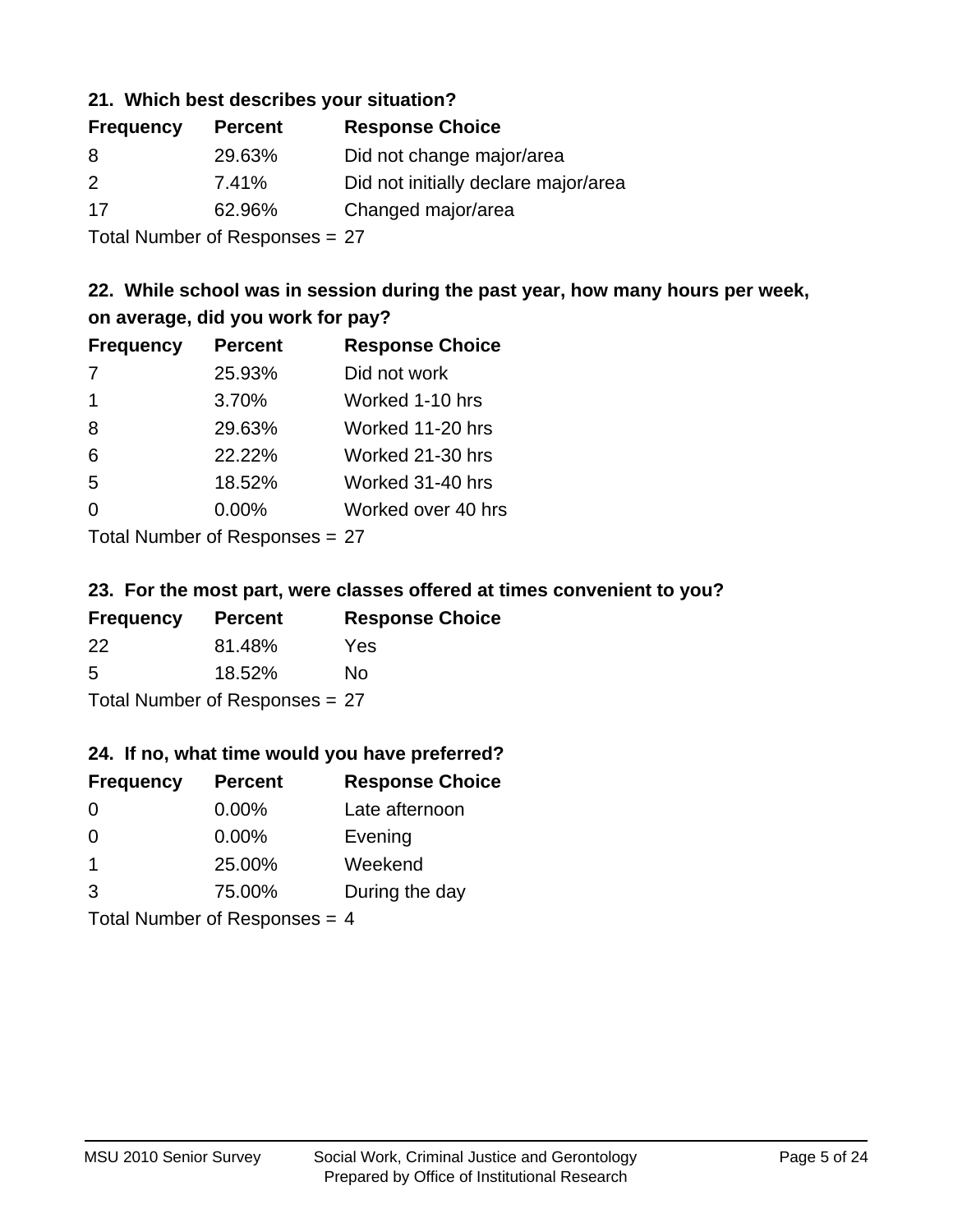# **25. Which best describes the location where you completed the majority of your**

| coursework? |
|-------------|
|-------------|

| <b>Frequency</b> | <b>Percent</b>                 | <b>Response Choice</b> |
|------------------|--------------------------------|------------------------|
| 18               | 66.67%                         | <b>Murray</b>          |
| 0                | 0.00%                          | Paducah                |
| 0                | 0.00%                          | Ft. Campbell           |
| 6                | 22.22%                         | Madisonville           |
| 3                | 11.11%                         | Hopkinsville           |
| 0                | $0.00\%$                       | Henderson              |
| 0                | 0.00%                          | On the Internet        |
| 0                | 0.00%                          | Other                  |
|                  | Total Number of Responses = 27 |                        |

## **26. Did you take any online courses while at Murray State?**

| <b>Frequency</b>               | <b>Percent</b> | <b>Response Choice</b> |  |  |
|--------------------------------|----------------|------------------------|--|--|
| 14                             | 51.85%         | Yes                    |  |  |
| 13                             | 48.15%         | Nο                     |  |  |
| Total Number of Responses = 27 |                |                        |  |  |

# **27. Did it take you an extra semester or more to complete degree requirements at Murray State?**

| <b>Frequency</b> | <b>Percent</b>             | <b>Response Choice</b> |
|------------------|----------------------------|------------------------|
| 18               | 66.67%                     | Yes.                   |
| 9                | 33.33%                     | Nο                     |
|                  | Tatal Manakan af Dagmanage | ~-                     |

Total Number of Responses = 27

#### **28. If yes, why did it take you an extra semester or more?**

| <b>Frequency</b> | <b>Percent</b>                 | <b>Response Choice</b>                                       |
|------------------|--------------------------------|--------------------------------------------------------------|
| 2                | 11.11%                         | Work obligation limited my enrollment.                       |
| $\mathbf{1}$     | 5.56%                          | Family obligations limited my enrollment.                    |
| $\overline{1}$   | 5.56%                          | Tuition and other costs of attendance limited my enrollment. |
| 5                | 27.78%                         | A decision to change majors added to my requirements.        |
| 3                | 16.67%                         | A required course or courses were not offered.               |
| 3                | 16.67%                         | Credits were lost transferring to Murray State.              |
| 3                | 16.67%                         | Other                                                        |
|                  | Total Number of Responses = 18 |                                                              |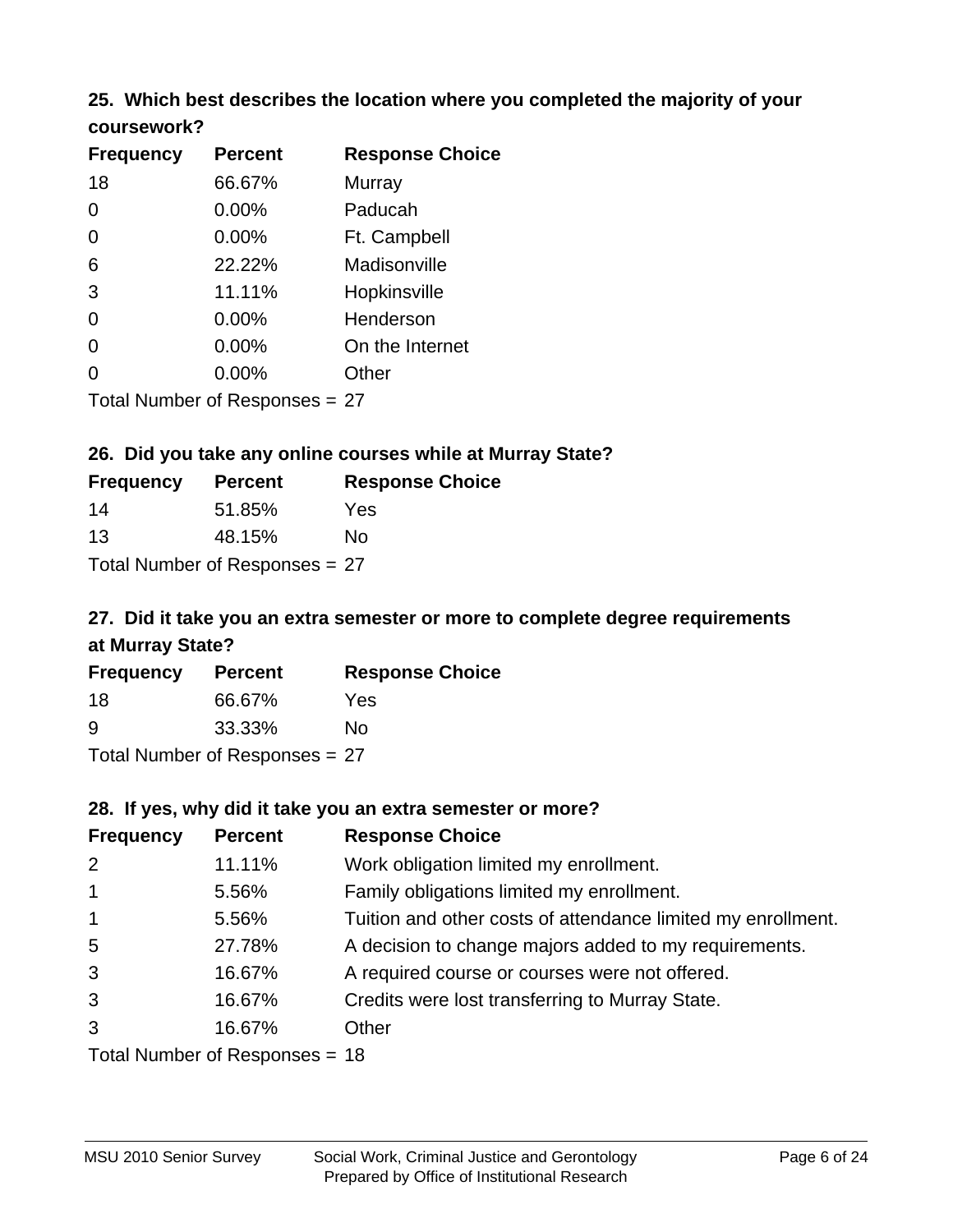## **29. Did you have trouble getting any course(s) you needed while at Murray State?**

| <b>Frequency</b>               | <b>Percent</b> | <b>Response Choice</b> |  |  |
|--------------------------------|----------------|------------------------|--|--|
| -7                             | 25.93%         | Yes                    |  |  |
| -20                            | 74.07%         | No.                    |  |  |
| Total Number of Responses = 27 |                |                        |  |  |

## **30. If yes, why did you have trouble getting the course?**

| <b>Frequency</b> | <b>Percent</b> | <b>Response Choice</b>                                |
|------------------|----------------|-------------------------------------------------------|
| 5                | 71.43%         | Not offered the semester I needed it.                 |
| $\overline{1}$   | 14.29%         | Not offered at hours convenient to my work schedule.  |
| $\overline{0}$   | $0.00\%$       | Not offered at hours suitable for my school schedule. |
| $\overline{1}$   | 14.29%         | All course sections were closed.                      |
| $\overline{0}$   | $0.00\%$       | I was unaware of the prerequisites for the course.    |
|                  |                |                                                       |

Total Number of Responses = 7

## **31. Which statement best describes your experience with off-campus coop/internship?**

| <b>Frequency</b> | <b>Percent</b> | <b>Response Choice</b>             |
|------------------|----------------|------------------------------------|
| 19               | 70.37%         | Cannot judge, I did not have one.  |
| 5                | 18.52%         | My experience was very valuable.   |
| 3                | 11.11%         | My experience was valuable.        |
| $\Omega$         | 0.00%          | My experience was of little value. |
| $\Omega$         | $0.00\%$       | My experience was of no value.     |
|                  |                |                                    |

Total Number of Responses = 27

# **32. Which statement best describes your experience with on-campus faculty-directed research, scholarly, or creative project?**

| <b>Frequency</b> | <b>Percent</b>             | <b>Response Choice</b>             |
|------------------|----------------------------|------------------------------------|
| 17               | 62.96%                     | Cannot judge; I did not have one.  |
| 7                | 25.93%                     | My experience was very valuable.   |
| 3                | 11.11%                     | My experience was valuable.        |
| $\Omega$         | 0.00%                      | My experience was of little value. |
| $\Omega$         | 0.00%                      | My experience was of no value.     |
|                  | Total Number of Desperance |                                    |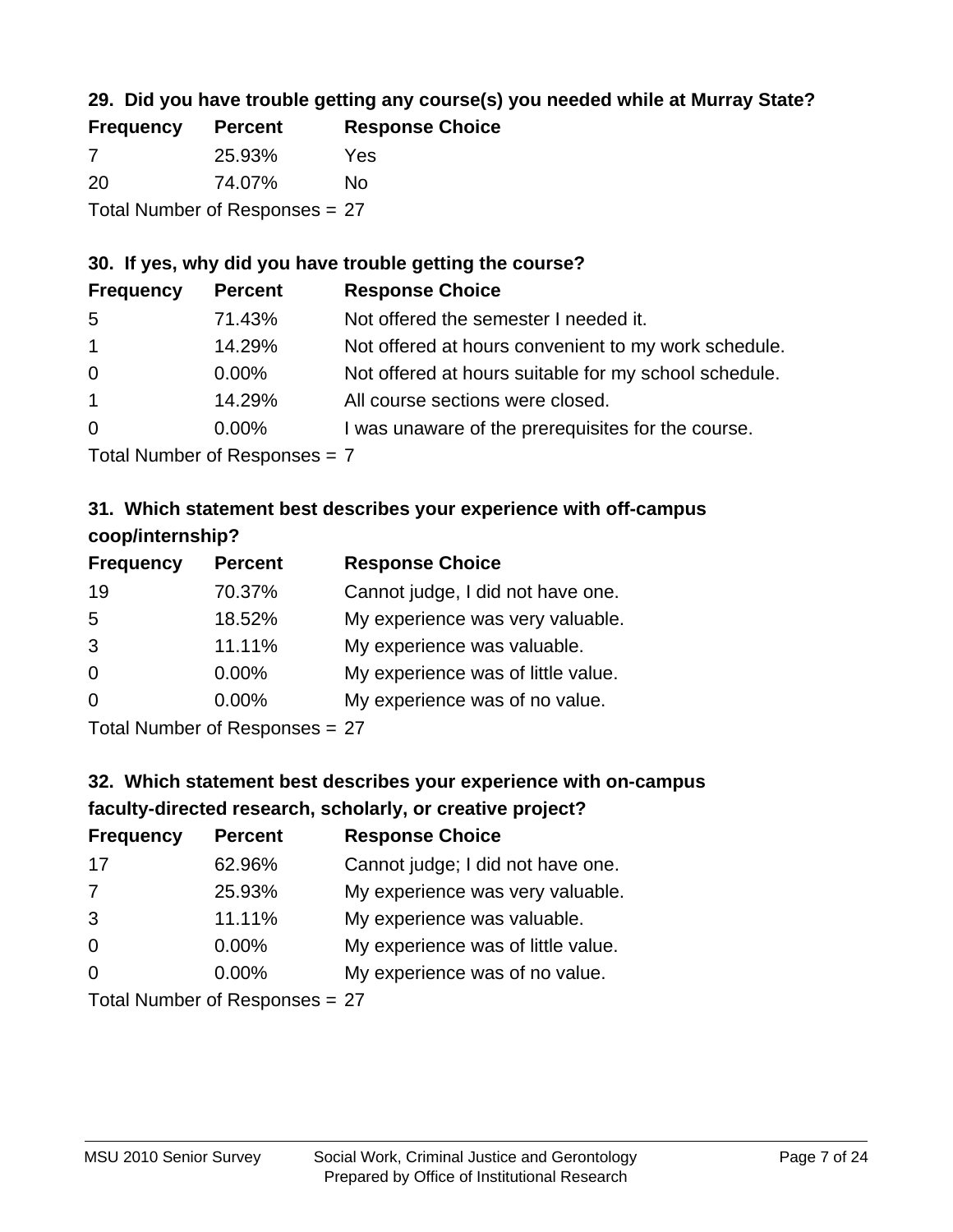#### **33. Which statement best describes your experience with academic advising in your major/area?**

| $\cdots$ your mapproved. |                |                                                       |
|--------------------------|----------------|-------------------------------------------------------|
| <b>Frequency</b>         | <b>Percent</b> | <b>Response Choice</b>                                |
| 0                        | $0.00\%$       | Cannot judge; I did not make use of the opportunity.  |
| 23                       | 85.19%         | I was satisfied with information my adviser provided. |
| 3                        | 11.11%         | Advice was inaccurate, incomplete, or misleading.     |
| $\overline{1}$           | 3.70%          | My adviser was not available.                         |
|                          |                |                                                       |

Total Number of Responses = 27

## **For questions 34-48, indicate the extent to which you were satisfied.**

| 34. Class size relative to type of course |  |  |  |  |  |  |  |  |
|-------------------------------------------|--|--|--|--|--|--|--|--|
|-------------------------------------------|--|--|--|--|--|--|--|--|

| <b>Frequency</b>               | <b>Percent</b> | <b>Response Choice</b> |  |  |
|--------------------------------|----------------|------------------------|--|--|
| 15                             | 55.56%         | Very satisfied         |  |  |
| 12                             | 44.44%         | Satisfied              |  |  |
| $\Omega$                       | $0.00\%$       | <b>Dissatisfied</b>    |  |  |
| $\Omega$                       | $0.00\%$       | Very dissatisfied      |  |  |
| Total Number of Responses = 27 |                |                        |  |  |

# **35. Out-of-class availability of faculty**

| <b>Frequency</b>          | <b>Percent</b> | <b>Response Choice</b> |  |  |
|---------------------------|----------------|------------------------|--|--|
| 14                        | 51.85%         | Very satisfied         |  |  |
| 13                        | 48.15%         | Satisfied              |  |  |
| $\Omega$                  | $0.00\%$       | <b>Dissatisfied</b>    |  |  |
| $\Omega$                  | $0.00\%$       | Very dissatisfied      |  |  |
| Total Number of Desponses |                |                        |  |  |

Total Number of Responses = 27

## **36. Effectiveness of your high school preparation for college work**

| <b>Frequency</b>          | <b>Percent</b> | <b>Response Choice</b> |  |  |
|---------------------------|----------------|------------------------|--|--|
| 6                         | 22.22%         | Very satisfied         |  |  |
| 13                        | 48.15%         | Satisfied              |  |  |
| 3                         | 11.11%         | <b>Dissatisfied</b>    |  |  |
| 5                         | 18.52%         | Very dissatisfied      |  |  |
| Total Number of Desponses |                |                        |  |  |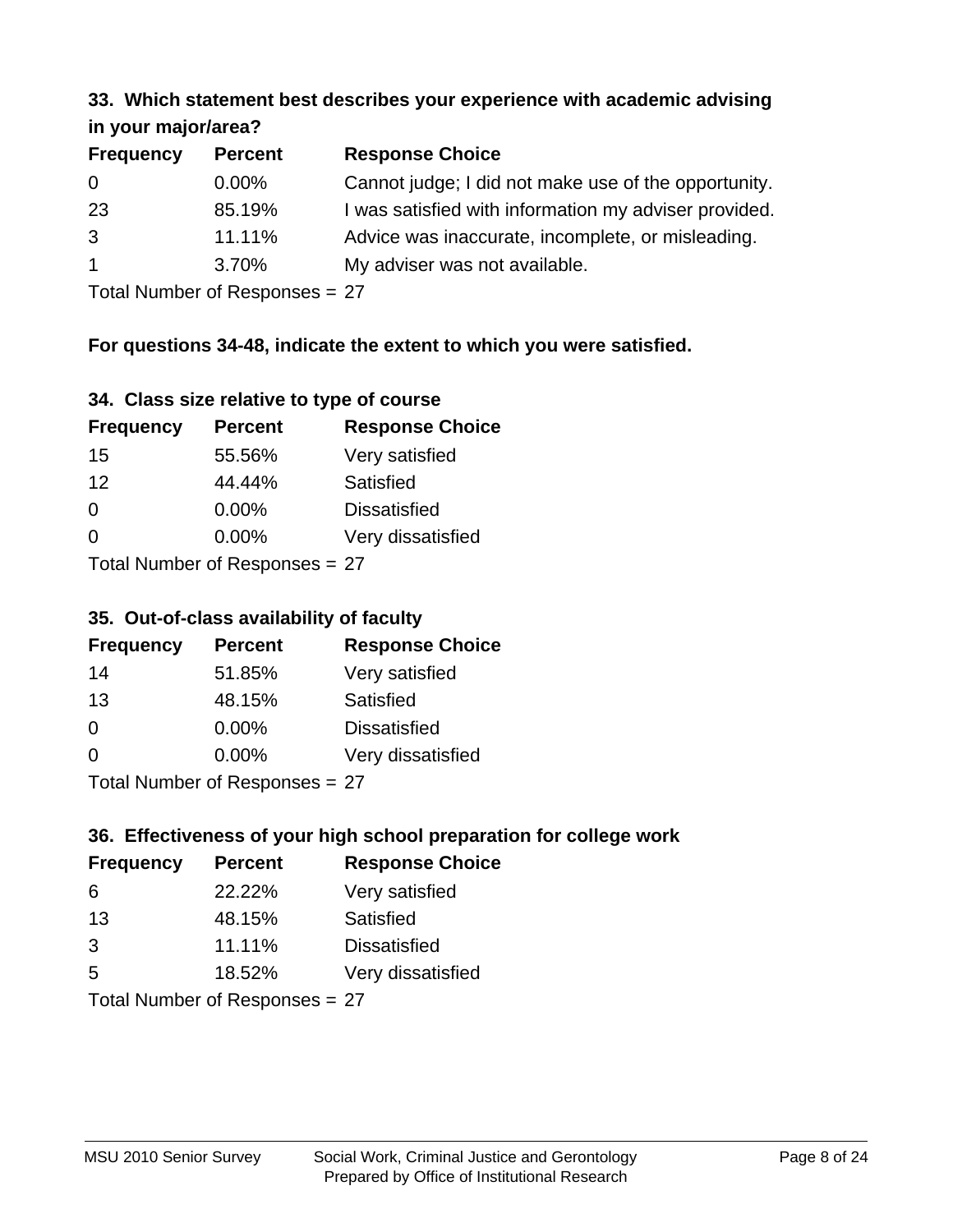## **37. Fairness of faculty in their treatment of individual students**

| <b>Frequency</b> | <b>Percent</b> | <b>Response Choice</b> |
|------------------|----------------|------------------------|
| 10               | 37.04%         | Very satisfied         |
| 16               | 59.26%         | Satisfied              |
| 1                | 3.70%          | <b>Dissatisfied</b>    |
| $\Omega$         | 0.00%          | Very dissatisfied      |
|                  |                |                        |

Total Number of Responses = 27

#### **38. Overall quality of instruction at Murray State**

| <b>Frequency</b> | <b>Percent</b> | <b>Response Choice</b> |
|------------------|----------------|------------------------|
| 15               | 55.56%         | Very satisfied         |
| 12               | 44.44%         | Satisfied              |
| $\Omega$         | 0.00%          | <b>Dissatisfied</b>    |
| $\Omega$         | 0.00%          | Very dissatisfied      |
|                  |                |                        |

Total Number of Responses = 27

## **39. Quality of instruction in University Studies (General Education) courses**

| <b>Frequency</b> | <b>Percent</b>                      | <b>Response Choice</b> |
|------------------|-------------------------------------|------------------------|
| 6                | 23.08%                              | Very satisfied         |
| 18               | 69.23%                              | Satisfied              |
| $\mathcal{P}$    | 7.69%                               | <b>Dissatisfied</b>    |
| $\Omega$         | 0.00%                               | Very dissatisfied      |
|                  | $Total Number of DoEROR 22 \sim 28$ |                        |

Total Number of Responses = 26

#### **40. Quality of instruction in your major**

| <b>Frequency</b> | <b>Percent</b>                           | <b>Response Choice</b> |
|------------------|------------------------------------------|------------------------|
| -20              | 74.07%                                   | Very satisfied         |
| 6                | 22.22%                                   | Satisfied              |
| -1               | 3.70%                                    | <b>Dissatisfied</b>    |
| $\Omega$         | 0.00%                                    | Very dissatisfied      |
|                  | $T$ at all Message and $D$ are a serious |                        |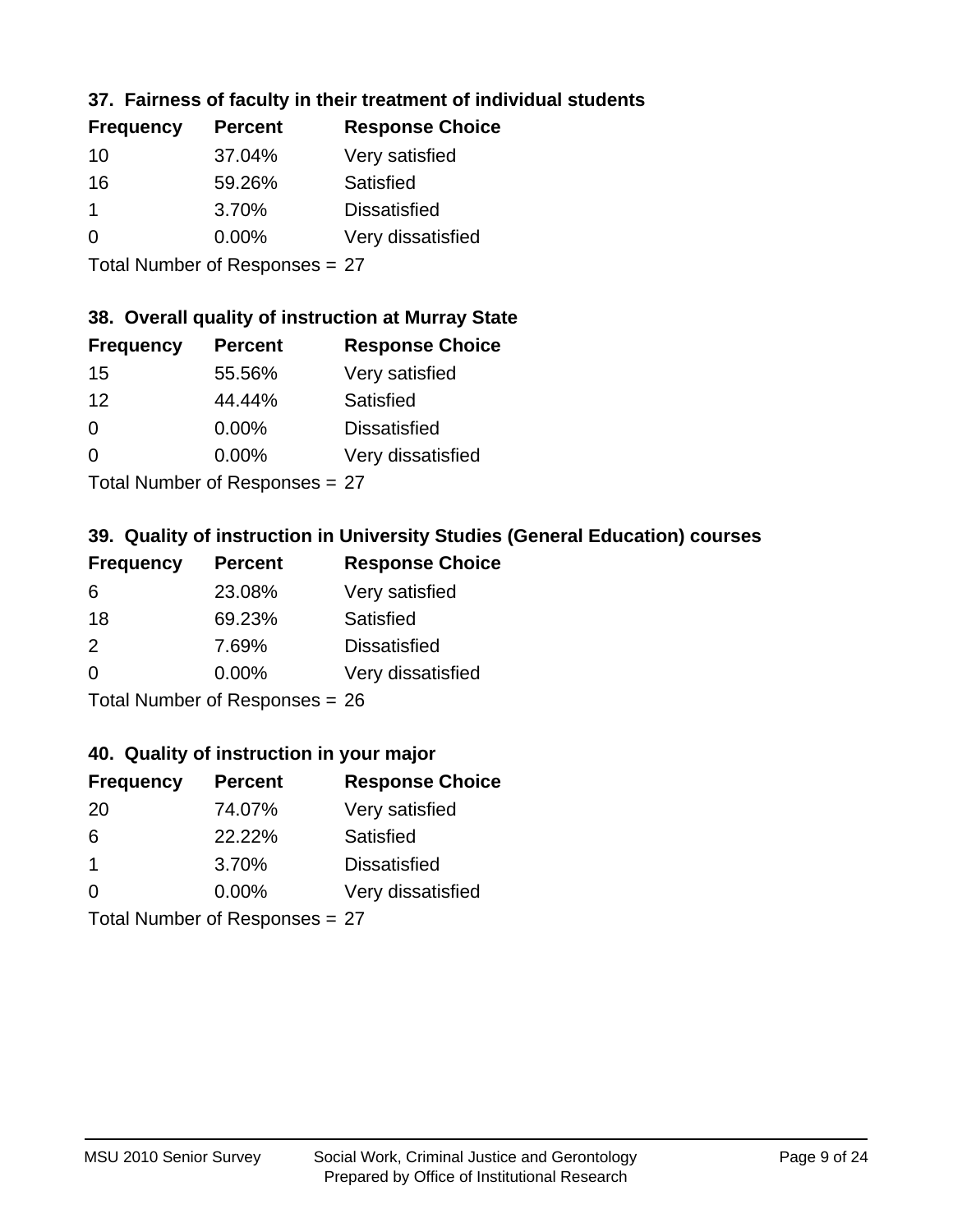## **41. Clarity of program objectives in your major**

| <b>Frequency</b> | <b>Percent</b> | <b>Response Choice</b> |
|------------------|----------------|------------------------|
| 16               | 59.26%         | Very satisfied         |
| 10               | 37.04%         | Satisfied              |
|                  | 3.70%          | <b>Dissatisfied</b>    |
| ∩                | $0.00\%$       | Very dissatisfied      |
|                  |                |                        |

Total Number of Responses = 27

### **42. Intellectual challenge of the academic program**

| <b>Frequency</b> | <b>Percent</b> | <b>Response Choice</b> |
|------------------|----------------|------------------------|
| 15               | 55.56%         | Very satisfied         |
| 12               | 44.44%         | Satisfied              |
| $\Omega$         | 0.00%          | <b>Dissatisfied</b>    |
| $\Omega$         | 0.00%          | Very dissatisfied      |
|                  |                |                        |

Total Number of Responses = 27

## **43. Encouragement and information from your major department for employment after graduation**

| <b>Frequency</b> | <b>Percent</b> | <b>Response Choice</b> |
|------------------|----------------|------------------------|
| 12               | 46.15%         | Very satisfied         |
| 12               | 46.15%         | Satisfied              |
| 2                | 7.69%          | <b>Dissatisfied</b>    |
| 0                | 0.00%          | Very dissatisfied      |
|                  |                |                        |

Total Number of Responses = 26

## **44. Availability of opportunities to engage in a faculty-mentored research,**

## **scholarly, or creative project in your area of study/interest**

| <b>Frequency</b> | <b>Percent</b> | <b>Response Choice</b> |
|------------------|----------------|------------------------|
| 6                | 22.22%         | Very satisfied         |
| 13               | 48.15%         | Satisfied              |
| 8                | 29.63%         | <b>Dissatisfied</b>    |
| $\Omega$         | $0.00\%$       | Very dissatisfied      |
|                  |                |                        |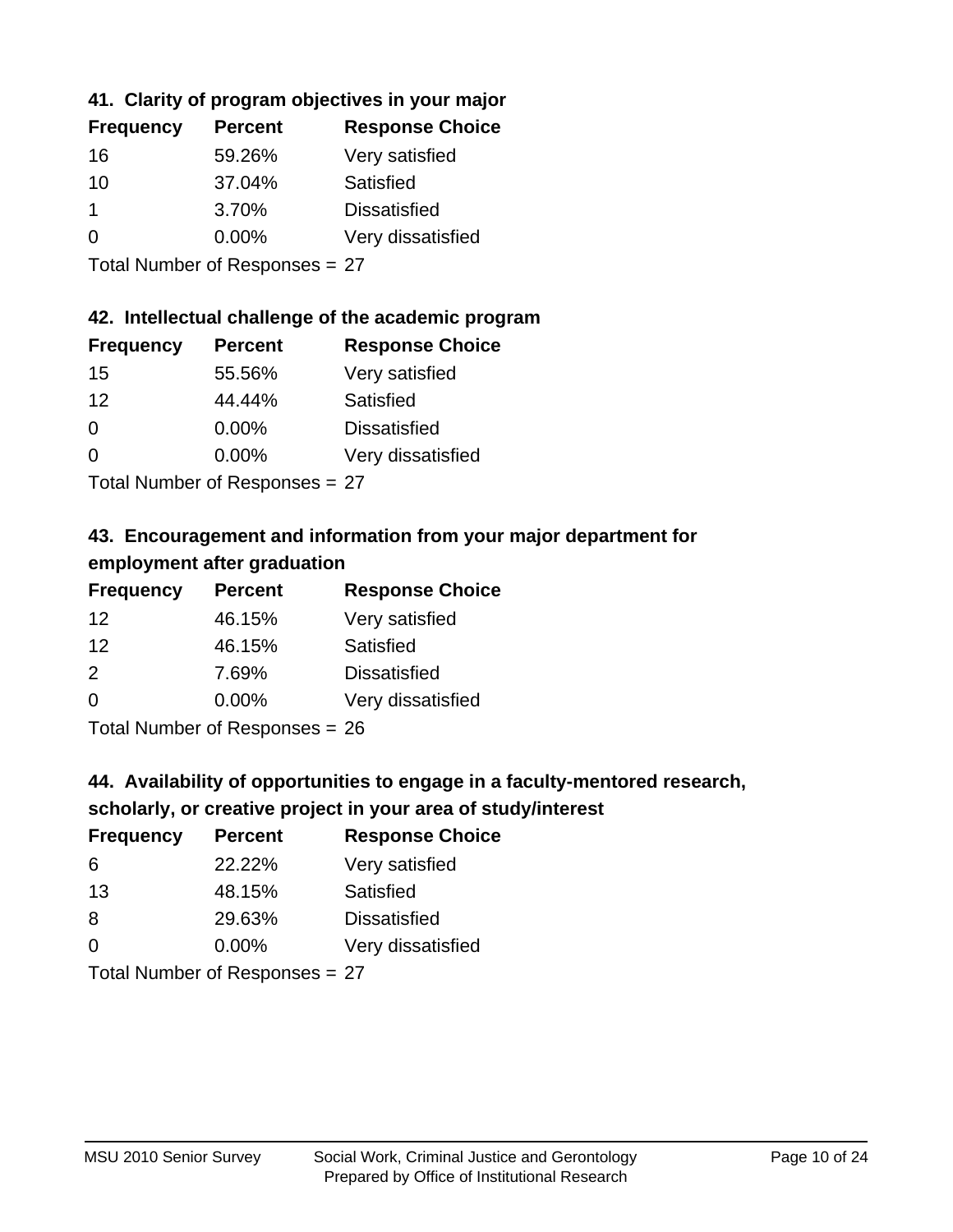## **45. Library hours**

| <b>Frequency</b> | <b>Percent</b> | <b>Response Choice</b> |
|------------------|----------------|------------------------|
| 12               | 44.44%         | Very satisfied         |
| 13               | 48.15%         | Satisfied              |
| 2                | 7.41%          | <b>Dissatisfied</b>    |
| 0                | 0.00%          | Very dissatisfied      |
|                  |                |                        |

Total Number of Responses = 27

## **46. Effectiveness of library personnel in meeting your information needs**

| <b>Frequency</b> | <b>Percent</b> | <b>Response Choice</b> |
|------------------|----------------|------------------------|
| 10               | 38.46%         | Very satisfied         |
| 14               | 53.85%         | Satisfied              |
| $\mathcal{P}$    | 7.69%          | <b>Dissatisfied</b>    |
| $\Omega$         | 0.00%          | Very dissatisfied      |
|                  |                |                        |

Total Number of Responses = 26

#### **47. Access to library resources on hand**

| <b>Frequency</b> | <b>Percent</b>            | <b>Response Choice</b> |
|------------------|---------------------------|------------------------|
| 10               | 37.04%                    | Very satisfied         |
| 13               | 48.15%                    | Satisfied              |
| 4                | 14.81%                    | <b>Dissatisfied</b>    |
| $\Omega$         | $0.00\%$                  | Very dissatisfied      |
|                  | Total Number of Desponses |                        |

Total Number of Responses = 27

#### **48. Electronic access to library resources**

| <b>Frequency</b> | <b>Percent</b>             | <b>Response Choice</b> |
|------------------|----------------------------|------------------------|
| 12               | 44.44%                     | Very satisfied         |
| 12               | 44.44%                     | Satisfied              |
| 3                | 11.11%                     | <b>Dissatisfied</b>    |
| $\Omega$         | 0.00%                      | Very dissatisfied      |
|                  | Total Number of Desperance |                        |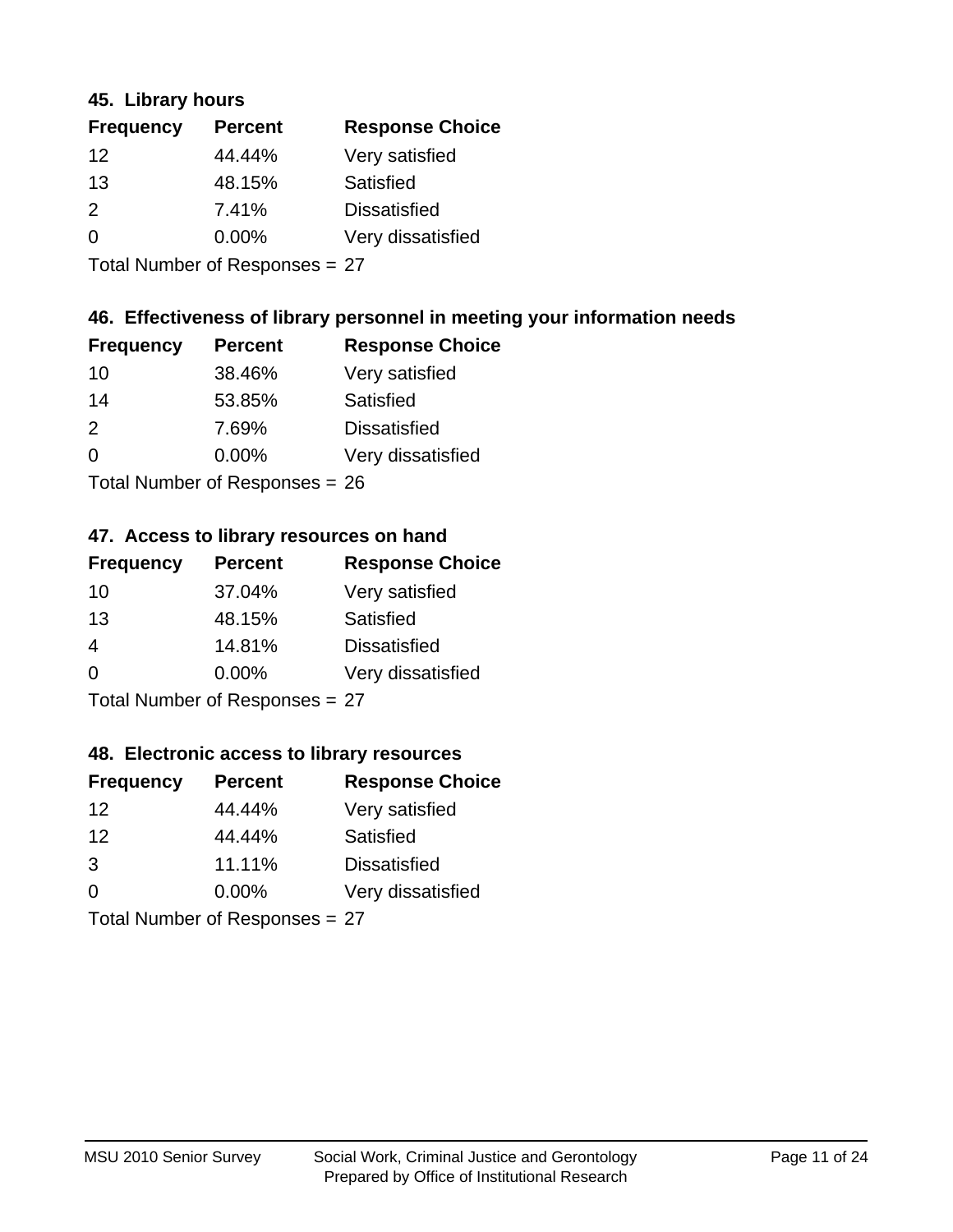**was in helping you achieve these goals. For questions 49-55, please indicate how effective University Studies at MSU** 

## **49. Writing Skills**

| <b>Frequency</b>               | <b>Percent</b> | <b>Response Choice</b> |
|--------------------------------|----------------|------------------------|
| 11                             | 45.83%         | Very effective         |
| 12                             | 50.00%         | Effective              |
| $\mathbf 1$                    | 4.17%          | Ineffective            |
| $\Omega$                       | $0.00\%$       | Very ineffective       |
| Total Number of Responses = 24 |                |                        |

## **50. Speaking Skills**

| <b>Frequency</b> | <b>Percent</b>                 | <b>Response Choice</b> |
|------------------|--------------------------------|------------------------|
| -9               | 37.50%                         | Very effective         |
| 8                | 33.33%                         | Effective              |
| 7                | 29.17%                         | Ineffective            |
| $\Omega$         | $0.00\%$                       | Very ineffective       |
|                  | Total Number of Responses = 24 |                        |

#### **51. Critical Thinking Skills**

| <b>Frequency</b>               | <b>Percent</b> | <b>Response Choice</b> |
|--------------------------------|----------------|------------------------|
| 9                              | 37.50%         | Very effective         |
| 10                             | 41.67%         | Effective              |
| 5                              | 20.83%         | Ineffective            |
| $\Omega$                       | $0.00\%$       | Very ineffective       |
| Total Number of Responses = 24 |                |                        |

#### **52. Computer Technology**

| <b>Frequency</b>               | <b>Percent</b> | <b>Response Choice</b> |
|--------------------------------|----------------|------------------------|
| 9                              | 37.50%         | Very effective         |
| 13                             | 54.17%         | Effective              |
| 2                              | 8.33%          | Ineffective            |
| $\Omega$                       | $0.00\%$       | Very ineffective       |
| Total Number of Responses = 24 |                |                        |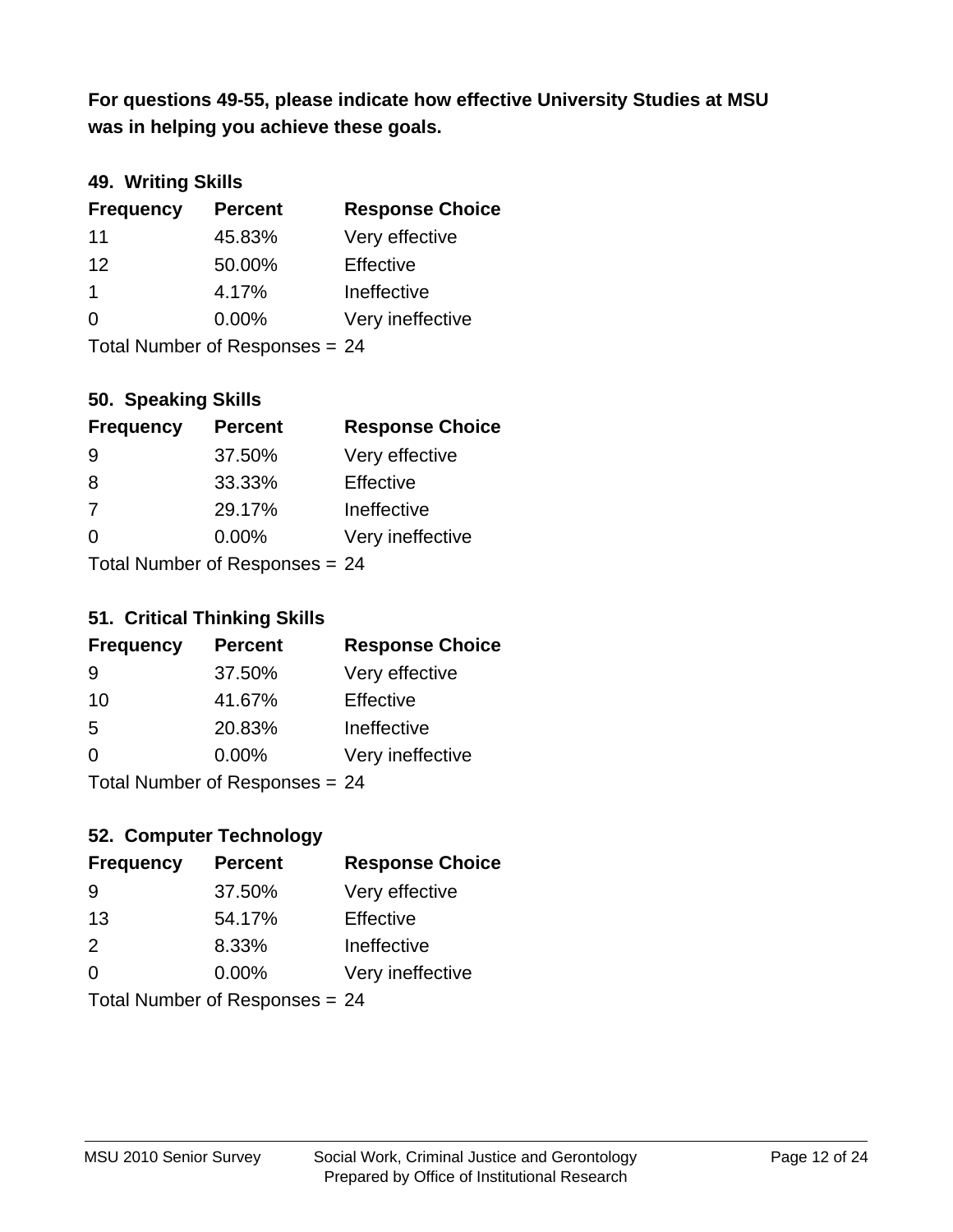## **53. General Knowledge in the liberal arts and sciences**

| <b>Frequency</b> | <b>Percent</b> | <b>Response Choice</b> |
|------------------|----------------|------------------------|
| 10               | 41.67%         | Very effective         |
| 13               | 54.17%         | Effective              |
|                  | 4.17%          | Ineffective            |
| $\Omega$         | 0.00%          | Very ineffective       |
|                  |                |                        |

Total Number of Responses = 24

#### **54. International Perspectives**

| <b>Frequency</b> | <b>Percent</b>               | <b>Response Choice</b> |
|------------------|------------------------------|------------------------|
| 7                | 29.17%                       | Very effective         |
| 12               | 50.00%                       | Effective              |
| 4                | 16.67%                       | Ineffective            |
| -1               | 4.17%                        | Very ineffective       |
|                  | The HI all and December 2014 |                        |

Total Number of Responses = 24

#### **55. Stimulation of interest in areas outside your chosen field of study**

| <b>Frequency</b> | <b>Percent</b>            | <b>Response Choice</b> |
|------------------|---------------------------|------------------------|
| 8                | 33.33%                    | Very effective         |
| 11               | 45.83%                    | Effective              |
| .5               | 20.83%                    | Ineffective            |
| $\Omega$         | 0.00%                     | Very ineffective       |
|                  | Total Number of Desponses |                        |

Total Number of Responses = 24

## **For questions 56-83, please indicate how satisfactorily the following met your needs**

#### **56. African-American Student Services**

| <b>Frequency</b> | <b>Percent</b>                 | <b>Response Choice</b> |
|------------------|--------------------------------|------------------------|
| 27               | 100.00%                        | Did not use            |
| $\Omega$         | 0.00%                          | Very satisfied         |
| $\Omega$         | 0.00%                          | Satisfied              |
| $\Omega$         | $0.00\%$                       | <b>Dissatisfied</b>    |
| $\Omega$         | 0.00%                          | Very dissatisfied      |
|                  | Total Number of Responses = 27 |                        |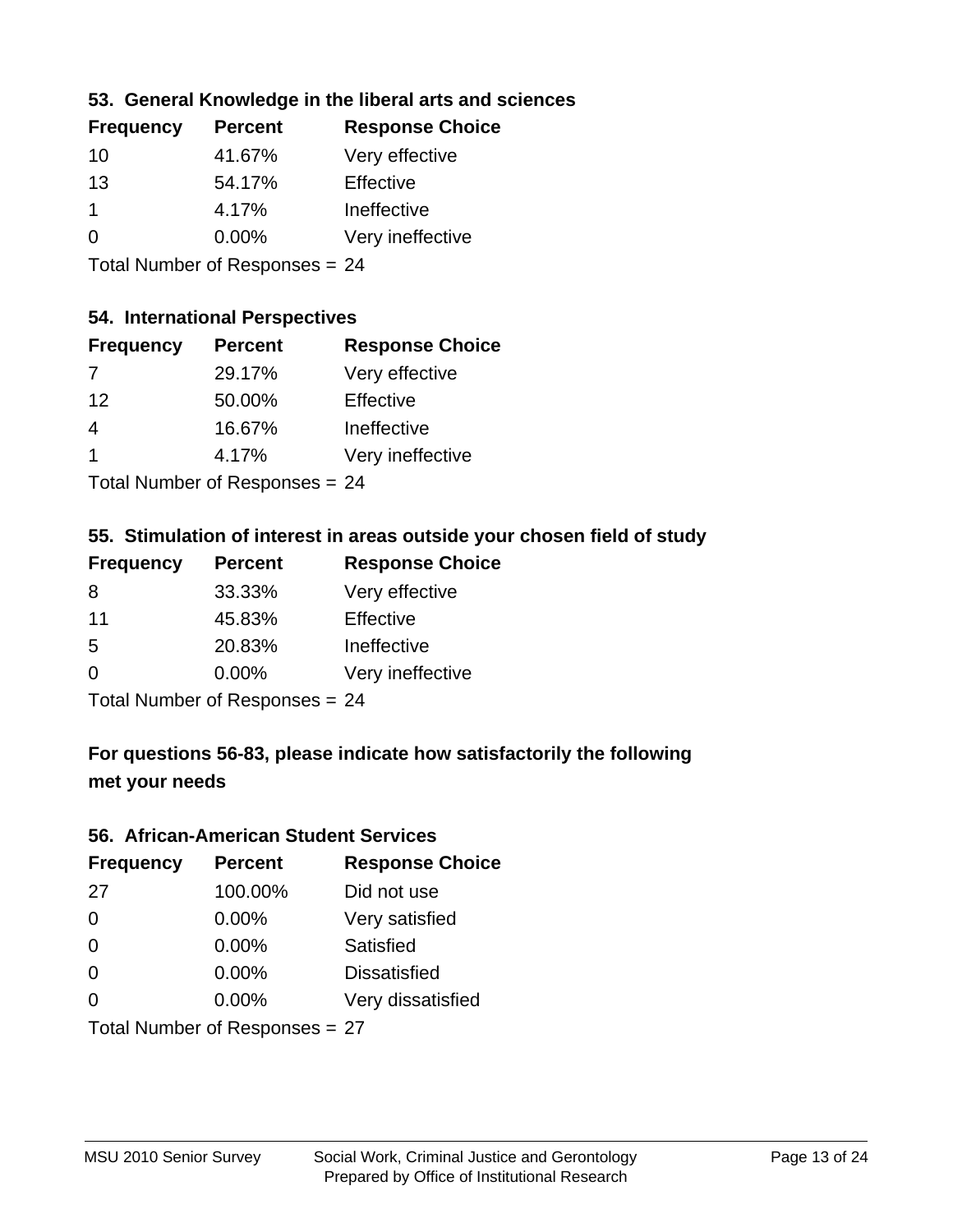#### **57. Career Services Office**

| <b>Frequency</b> | <b>Percent</b> | <b>Response Choice</b> |
|------------------|----------------|------------------------|
| 18               | 66.67%         | Did not use            |
| $\overline{7}$   | 25.93%         | Very satisfied         |
| 2                | 7.41%          | Satisfied              |
| 0                | $0.00\%$       | <b>Dissatisfied</b>    |
|                  | $0.00\%$       | Very dissatisfied      |
|                  |                |                        |

Total Number of Responses = 27

## **58. Counseling and Testing Center**

| <b>Frequency</b> | <b>Percent</b>            | <b>Response Choice</b> |
|------------------|---------------------------|------------------------|
| 24               | 88.89%                    | Did not use            |
| 2                | 7.41%                     | Very satisfied         |
| $\mathbf 1$      | 3.70%                     | <b>Satisfied</b>       |
| $\Omega$         | 0.00%                     | <b>Dissatisfied</b>    |
| 0                | 0.00%                     | Very dissatisfied      |
|                  | Total Number of Desponses |                        |

Total Number of Responses = 27

#### **59. Cultural programming and activities**

| <b>Frequency</b> | <b>Percent</b>            | <b>Response Choice</b> |
|------------------|---------------------------|------------------------|
| 20               | 74.07%                    | Did not use            |
| 3                | 11.11%                    | Very satisfied         |
| $\overline{4}$   | 14.81%                    | Satisfied              |
| $\Omega$         | 0.00%                     | <b>Dissatisfied</b>    |
| $\Omega$         | 0.00%                     | Very dissatisfied      |
|                  | Total Number of Deepensee |                        |

Total Number of Responses = 27

#### **60. E-study courses**

| <b>Frequency</b>        | <b>Percent</b>                 | <b>Response Choice</b> |
|-------------------------|--------------------------------|------------------------|
| 13                      | 48.15%                         | Did not use            |
| 8                       | 29.63%                         | Very satisfied         |
| 5                       | 18.52%                         | Satisfied              |
| $\overline{\mathbf{1}}$ | 3.70%                          | <b>Dissatisfied</b>    |
| $\Omega$                | 0.00%                          | Very dissatisfied      |
|                         | Total Number of Responses = 27 |                        |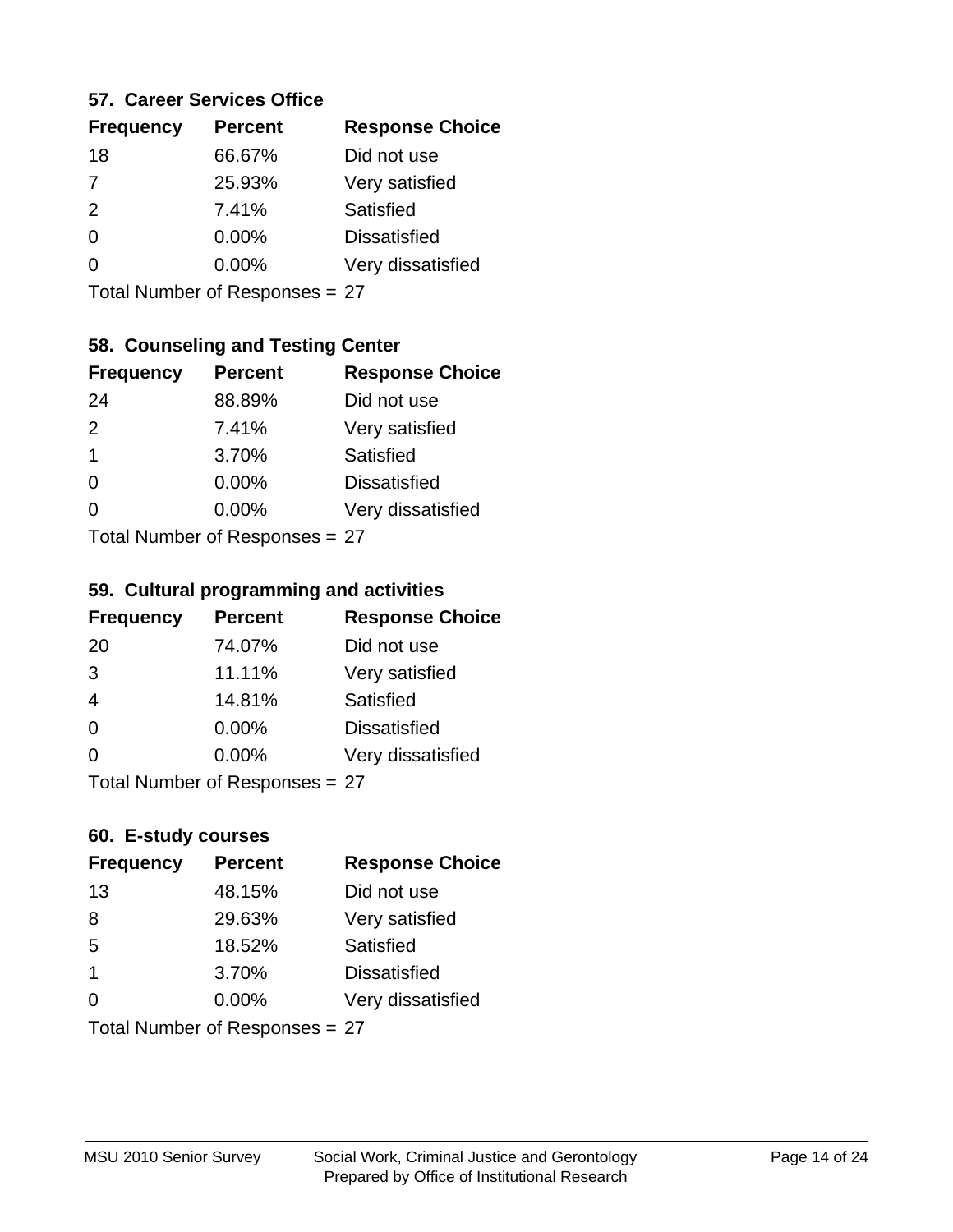#### **61. Food Services**

| <b>Frequency</b> | <b>Percent</b> | <b>Response Choice</b> |
|------------------|----------------|------------------------|
| 11               | 40.74%         | Did not use            |
| 4                | 14.81%         | Very satisfied         |
| 9                | 33.33%         | Satisfied              |
| 3                | 11.11%         | <b>Dissatisfied</b>    |
| $\Omega$         | 0.00%          | Very dissatisfied      |
|                  |                |                        |

Total Number of Responses = 27

## **62. Greek life and activities**

| <b>Frequency</b> | <b>Percent</b>                 | <b>Response Choice</b> |
|------------------|--------------------------------|------------------------|
| 22               | 81.48%                         | Did not use            |
| 3                | 11.11%                         | Very satisfied         |
| 2                | 7.41%                          | Satisfied              |
| $\Omega$         | 0.00%                          | <b>Dissatisfied</b>    |
| ∩                | $0.00\%$                       | Very dissatisfied      |
|                  | Total Number of Responses = 27 |                        |

**63. Health Services**

| <b>Frequency</b> | <b>Percent</b> | <b>Response Choice</b> |
|------------------|----------------|------------------------|
| 14               | 51.85%         | Did not use            |
| 5                | 18.52%         | Very satisfied         |
| 6                | 22.22%         | Satisfied              |
| $\overline{1}$   | 3.70%          | <b>Dissatisfied</b>    |
|                  | 3.70%          | Very dissatisfied      |
|                  |                |                        |

Total Number of Responses = 27

## **64. Honor Societies/Departmental Clubs/Special Interest Organizations**

| <b>Frequency</b> | <b>Percent</b>                 | <b>Response Choice</b> |
|------------------|--------------------------------|------------------------|
| 14               | 51.85%                         | Did not use            |
| 5                | 18.52%                         | Very satisfied         |
| 7                | 25.93%                         | Satisfied              |
| -1               | 3.70%                          | <b>Dissatisfied</b>    |
| $\Omega$         | 0.00%                          | Very dissatisfied      |
|                  | Total Number of Responses = 27 |                        |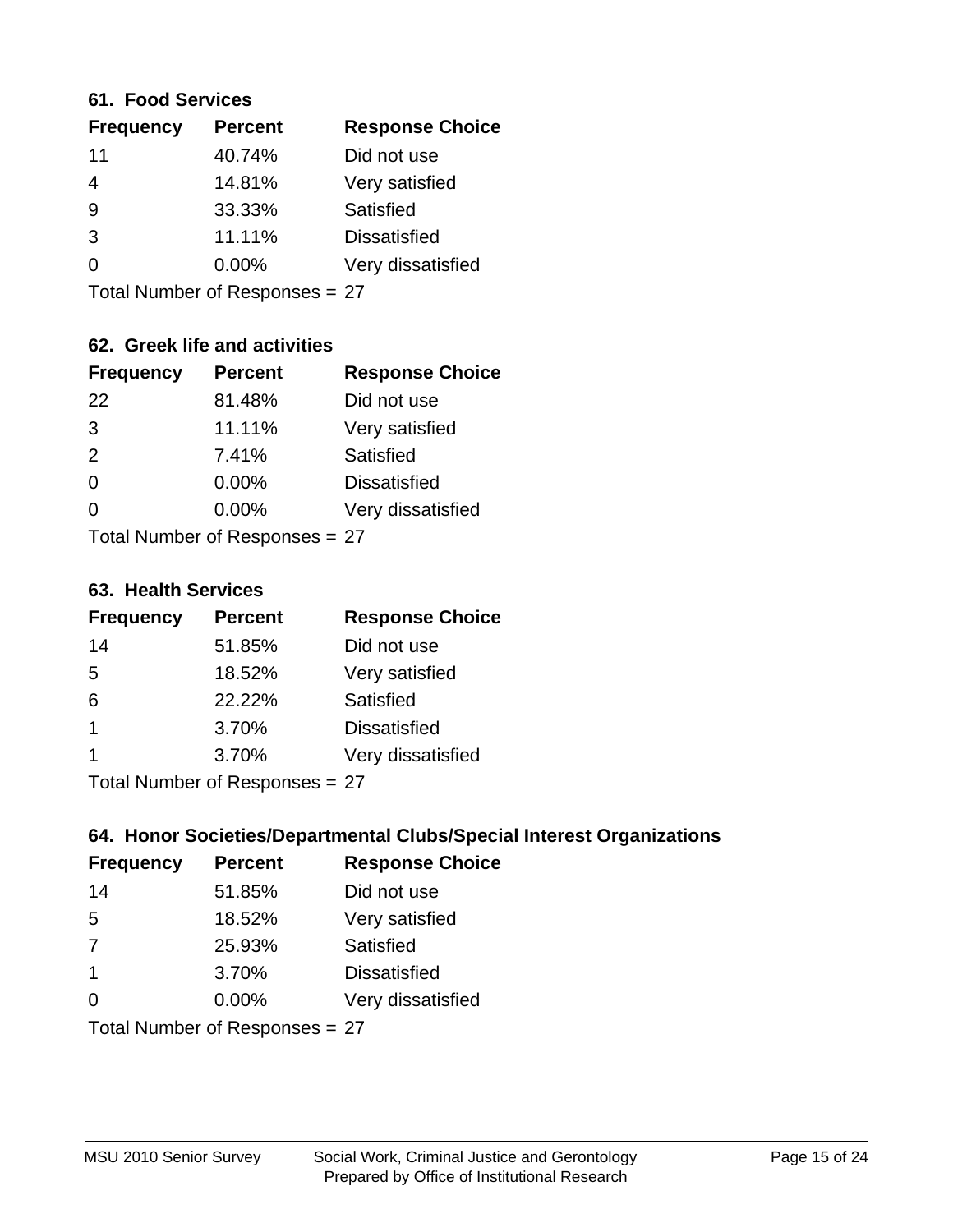## **65. International Programs and activities**

| <b>Frequency</b> | <b>Percent</b> | <b>Response Choice</b> |
|------------------|----------------|------------------------|
| 23               | 85.19%         | Did not use            |
| 1                | 3.70%          | Very satisfied         |
| 3                | 11.11%         | Satisfied              |
| 0                | $0.00\%$       | <b>Dissatisfied</b>    |
|                  | $0.00\%$       | Very dissatisfied      |
|                  |                |                        |

Total Number of Responses = 27

## **66. International student support services**

| <b>Frequency</b>          | <b>Percent</b> | <b>Response Choice</b> |
|---------------------------|----------------|------------------------|
| 27                        | 100.00%        | Did not use            |
| $\Omega$                  | 0.00%          | Very satisfied         |
| $\Omega$                  | 0.00%          | <b>Satisfied</b>       |
| $\Omega$                  | 0.00%          | <b>Dissatisfied</b>    |
| ∩                         | 0.00%          | Very dissatisfied      |
| Total Number of Desponses |                |                        |

Total Number of Responses = 27

#### **67. Intramural Sports and Recreation**

| <b>Frequency</b>          | <b>Percent</b> | <b>Response Choice</b> |
|---------------------------|----------------|------------------------|
| -21                       | 77.78%         | Did not use            |
| 3                         | 11.11%         | Very satisfied         |
| 3                         | 11.11%         | Satisfied              |
| $\Omega$                  | $0.00\%$       | <b>Dissatisfied</b>    |
| $\Omega$                  | 0.00%          | Very dissatisfied      |
| Total Number of Desponses |                |                        |

Total Number of Responses = 27

## **68. Lowry Center/Community College**

| <b>Frequency</b> | <b>Percent</b>                 | <b>Response Choice</b> |
|------------------|--------------------------------|------------------------|
| 22               | 81.48%                         | Did not use            |
| 3                | 11.11%                         | Very satisfied         |
| 2                | 7.41%                          | Satisfied              |
| $\Omega$         | $0.00\%$                       | <b>Dissatisfied</b>    |
| $\Omega$         | 0.00%                          | Very dissatisfied      |
|                  | Total Number of Responses = 27 |                        |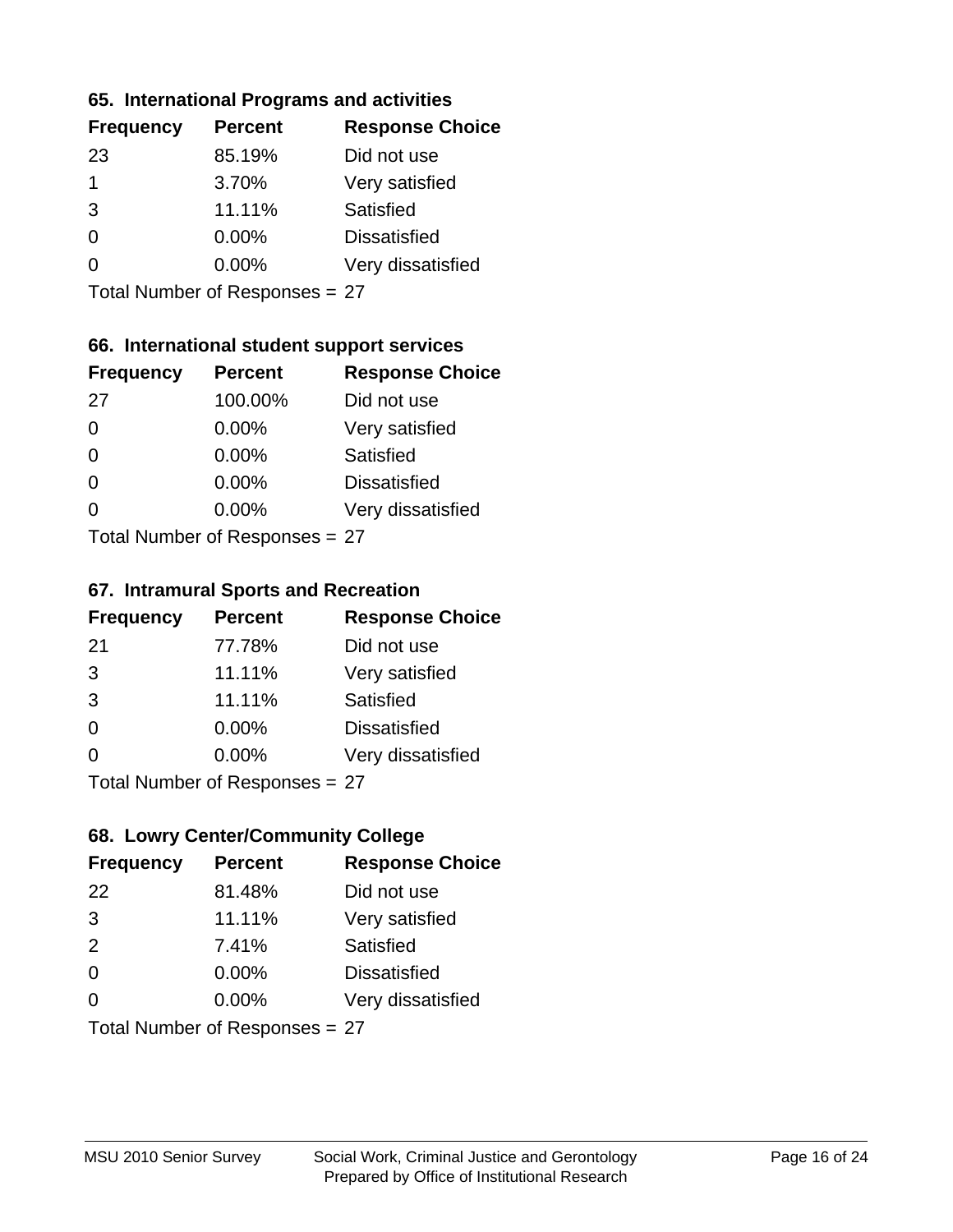## **69. Library**

| <b>Frequency</b> | <b>Percent</b> | <b>Response Choice</b> |
|------------------|----------------|------------------------|
| 3                | 11.11%         | Did not use            |
| 13               | 48.15%         | Very satisfied         |
| 11               | 40.74%         | Satisfied              |
| $\Omega$         | $0.00\%$       | <b>Dissatisfied</b>    |
| 0                | $0.00\%$       | Very dissatisfied      |
|                  |                |                        |

Total Number of Responses = 27

## **70. MAP Report**

| <b>Frequency</b> | <b>Percent</b>                 | <b>Response Choice</b> |
|------------------|--------------------------------|------------------------|
|                  | 0.00%                          | Did not use            |
| 14               | 51.85%                         | Very satisfied         |
| 8                | 29.63%                         | Satisfied              |
| 3                | 11.11%                         | <b>Dissatisfied</b>    |
| 2                | 7.41%                          | Very dissatisfied      |
|                  | Total Number of Responses = 27 |                        |

#### **71. MSU Web site**

| <b>Frequency</b> | <b>Percent</b>                 | <b>Response Choice</b> |
|------------------|--------------------------------|------------------------|
| 0                | 0.00%                          | Did not use            |
| 19               | 70.37%                         | Very satisfied         |
| 8                | 29.63%                         | Satisfied              |
| $\Omega$         | 0.00%                          | <b>Dissatisfied</b>    |
| ∩                | 0.00%                          | Very dissatisfied      |
|                  | Total Number of Responses = 27 |                        |

## **72. NCAA Sports**

| <b>Frequency</b> | <b>Percent</b>                 | <b>Response Choice</b> |
|------------------|--------------------------------|------------------------|
| 19               | 70.37%                         | Did not use            |
| 6                | 22.22%                         | Very satisfied         |
| 2                | 7.41%                          | Satisfied              |
| $\Omega$         | 0.00%                          | <b>Dissatisfied</b>    |
| $\Omega$         | 0.00%                          | Very dissatisfied      |
|                  | Total Number of Responses = 27 |                        |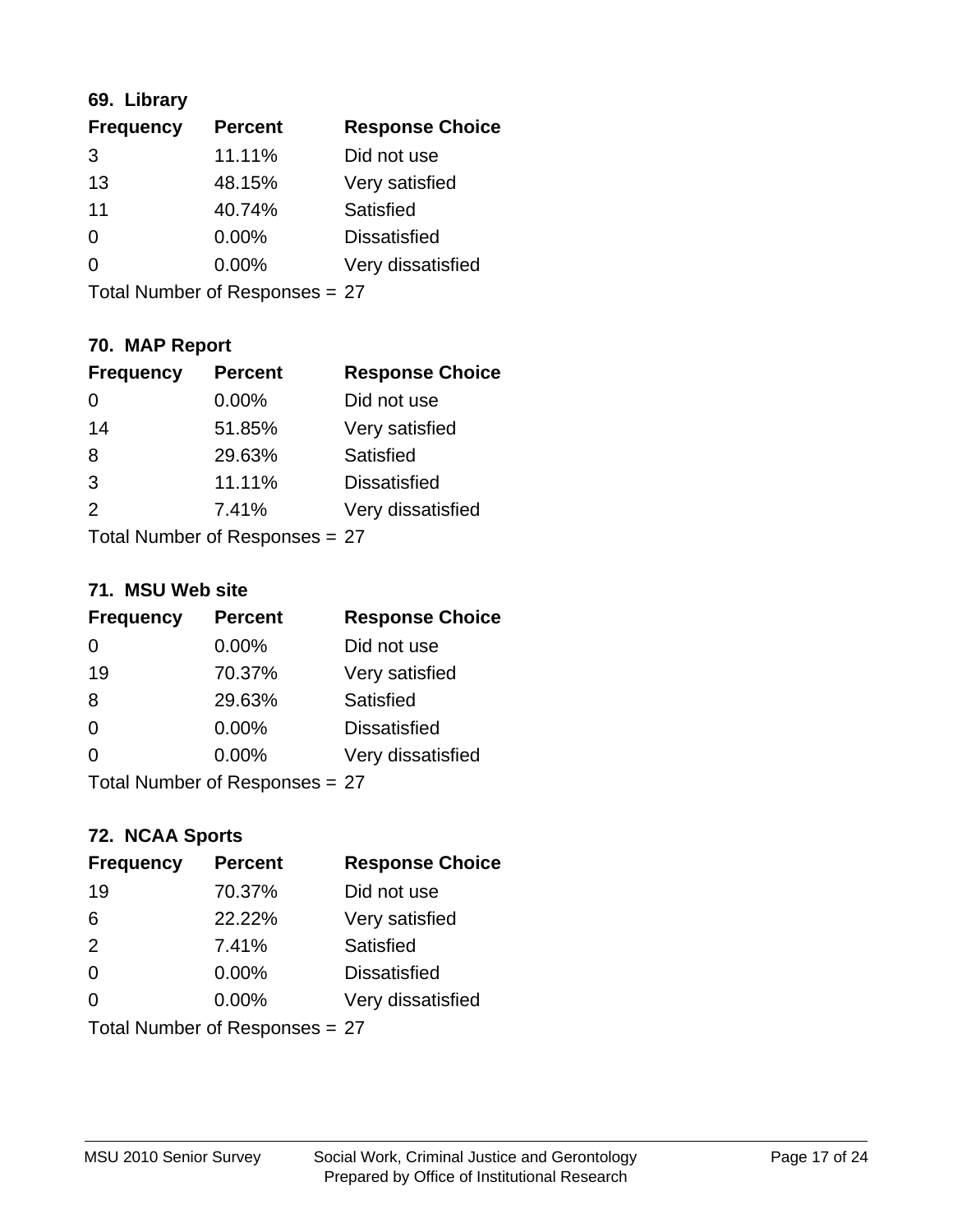## **73. Online courses that are not e-study**

| <b>Frequency</b> | <b>Percent</b> | <b>Response Choice</b> |
|------------------|----------------|------------------------|
| 15               | 55.56%         | Did not use            |
| 10               | 37.04%         | Very satisfied         |
| $\mathcal{P}$    | 7.41%          | Satisfied              |
| ∩                | $0.00\%$       | <b>Dissatisfied</b>    |
|                  | $0.00\%$       | Very dissatisfied      |
|                  |                |                        |

Total Number of Responses = 27

## **74. Racer Touch Registration**

| <b>Frequency</b>           | <b>Percent</b> | <b>Response Choice</b> |
|----------------------------|----------------|------------------------|
| 0                          | 0.00%          | Did not use            |
| 10                         | 37.04%         | Very satisfied         |
| 9                          | 33.33%         | <b>Satisfied</b>       |
| 6                          | 22.22%         | <b>Dissatisfied</b>    |
| $\mathcal{P}$              | 7.41%          | Very dissatisfied      |
| Tatal Number of Desperance |                |                        |

Total Number of Responses = 27

## **75. Residential College programming and activities**

| <b>Frequency</b>        | <b>Percent</b>            | <b>Response Choice</b> |
|-------------------------|---------------------------|------------------------|
| 13                      | 48.15%                    | Did not use            |
| 6                       | 22.22%                    | Very satisfied         |
| 7                       | 25.93%                    | Satisfied              |
| $\overline{\mathbf{1}}$ | 3.70%                     | <b>Dissatisfied</b>    |
| $\Omega$                | $0.00\%$                  | Very dissatisfied      |
|                         | Total Number of Deepersee |                        |

Total Number of Responses = 27

#### **76. Scholarships/grants/student employment**

| <b>Frequency</b> | <b>Percent</b>                 | <b>Response Choice</b> |
|------------------|--------------------------------|------------------------|
| 7                | 25.93%                         | Did not use            |
| 6                | 22.22%                         | Very satisfied         |
| 10               | 37.04%                         | Satisfied              |
| 3                | 11.11%                         | <b>Dissatisfied</b>    |
| 1                | 3.70%                          | Very dissatisfied      |
|                  | Total Number of Responses = 27 |                        |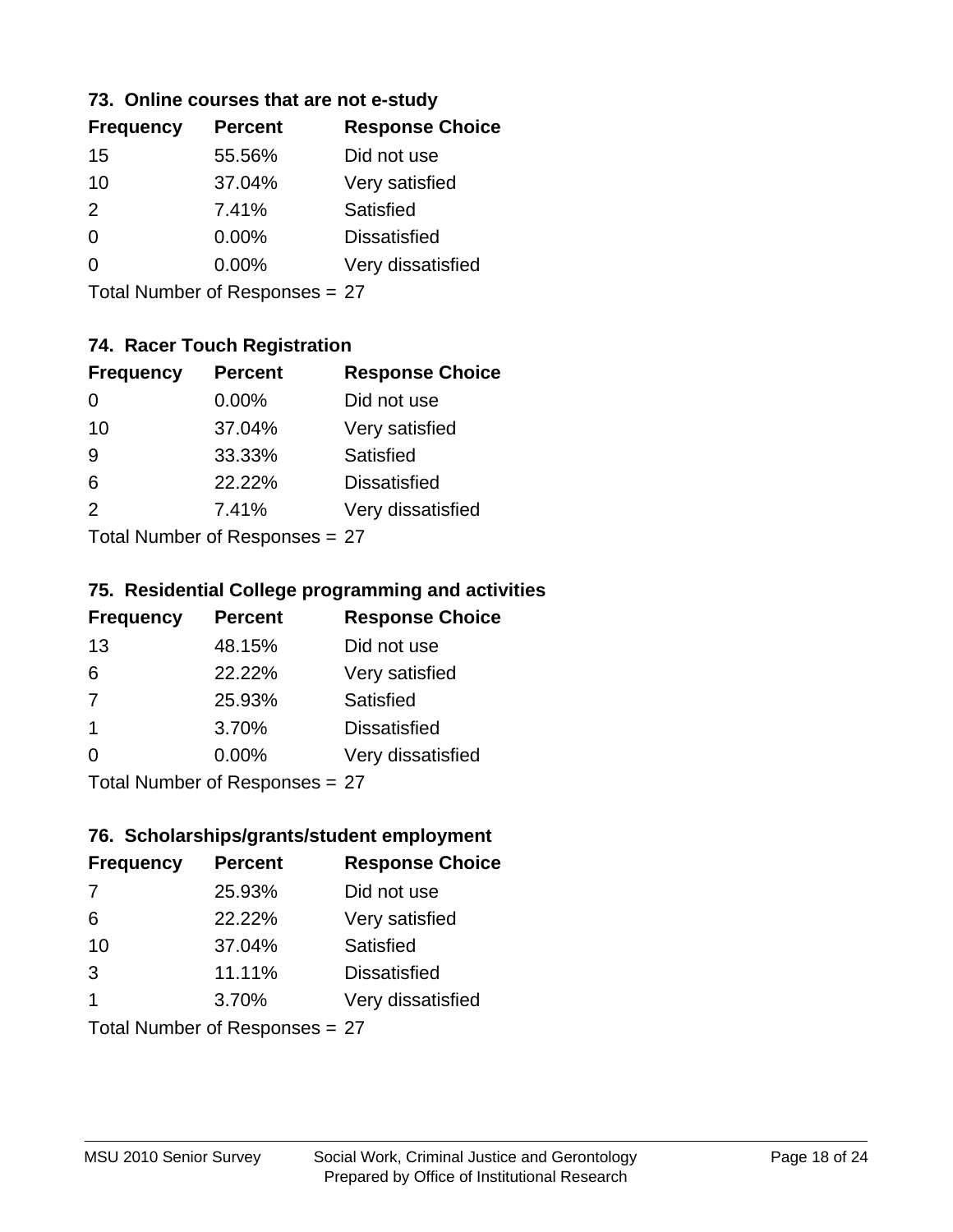## **77. Security Services**

| <b>Percent</b> | <b>Response Choice</b> |
|----------------|------------------------|
| 66.67%         | Did not use            |
| 18.52%         | Very satisfied         |
| 11.11%         | Satisfied              |
| 3.70%          | <b>Dissatisfied</b>    |
| $0.00\%$       | Very dissatisfied      |
|                |                        |

Total Number of Responses = 27

## **78. Services for non-traditional students**

| <b>Frequency</b> | <b>Percent</b>             | <b>Response Choice</b> |
|------------------|----------------------------|------------------------|
| 22               | 81.48%                     | Did not use            |
| $\mathcal{P}$    | 7.41%                      | Very satisfied         |
| $\overline{1}$   | 3.70%                      | <b>Satisfied</b>       |
| 1                | 3.70%                      | <b>Dissatisfied</b>    |
| 1                | 3.70%                      | Very dissatisfied      |
|                  | Tatal Number of Desperance |                        |

Total Number of Responses = 27

## **79. Student Support Services (Trio)**

| <b>Frequency</b>          | <b>Percent</b> | <b>Response Choice</b> |
|---------------------------|----------------|------------------------|
| 23                        | 85.19%         | Did not use            |
| 3                         | 11.11%         | Very satisfied         |
| $\mathbf 1$               | 3.70%          | Satisfied              |
| $\Omega$                  | 0.00%          | <b>Dissatisfied</b>    |
| $\Omega$                  | 0.00%          | Very dissatisfied      |
| Total Number of Desponses |                |                        |

Total Number of Responses = 27

## **80. Student PIN System**

| <b>Frequency</b> | <b>Percent</b>                 | <b>Response Choice</b> |
|------------------|--------------------------------|------------------------|
| 1                | 3.70%                          | Did not use            |
| 16               | 59.26%                         | Very satisfied         |
| 10               | 37.04%                         | Satisfied              |
| $\Omega$         | $0.00\%$                       | <b>Dissatisfied</b>    |
| $\Omega$         | $0.00\%$                       | Very dissatisfied      |
|                  | Total Number of Responses = 27 |                        |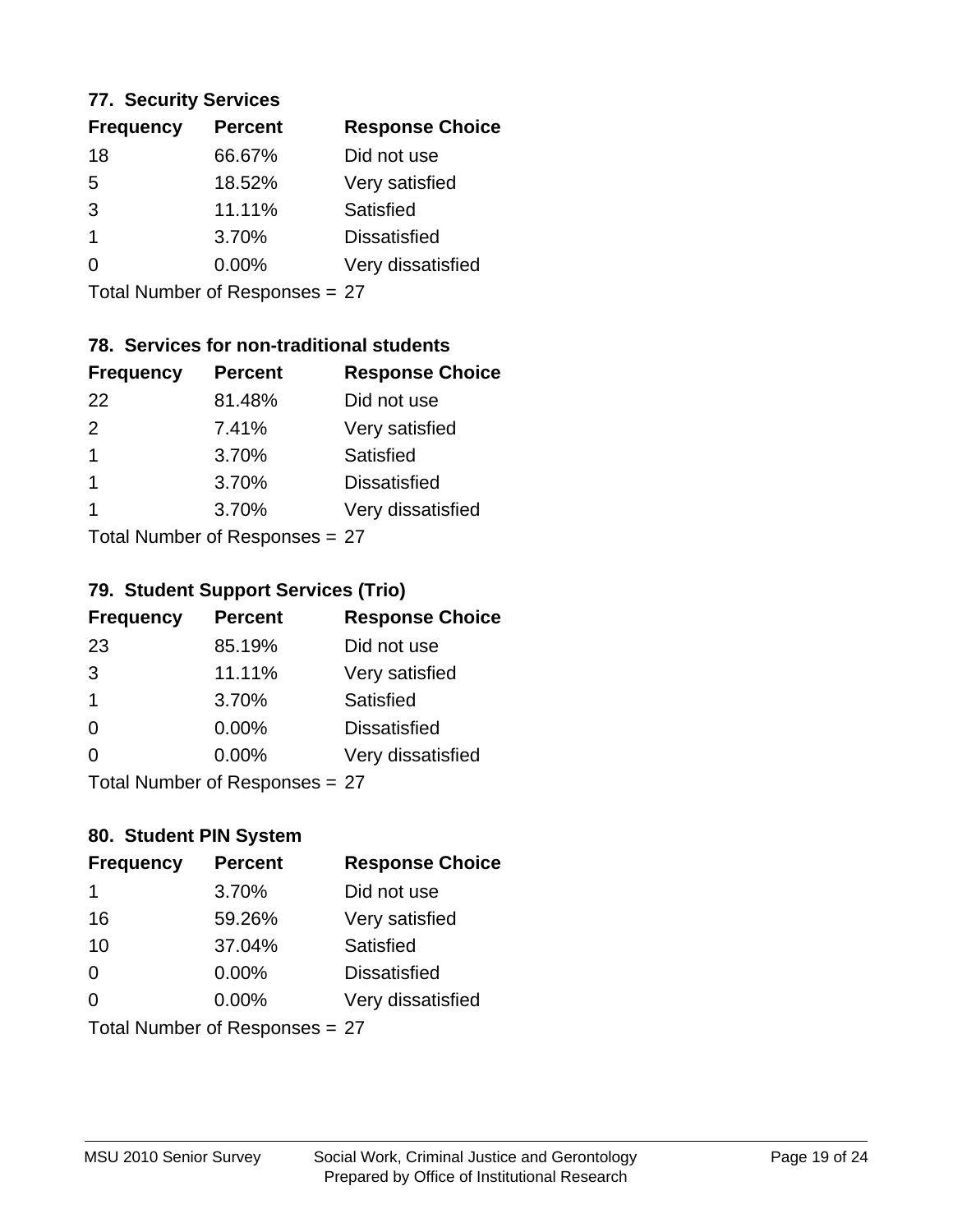## **81. Student Records/Transcript Services**

| <b>Percent</b> | <b>Response Choice</b> |
|----------------|------------------------|
| 14.81%         | Did not use            |
| 37.04%         | Very satisfied         |
| 40.74%         | Satisfied              |
| 7.41%          | <b>Dissatisfied</b>    |
| $0.00\%$       | Very dissatisfied      |
|                |                        |

Total Number of Responses = 27

## **82. Computer and Internet access for study and research needs**

| <b>Frequency</b>                       | <b>Percent</b> | <b>Response Choice</b> |
|----------------------------------------|----------------|------------------------|
| $\mathcal{P}$                          | 7.41%          | Did not use            |
| 15                                     | 55.56%         | Very satisfied         |
| 7                                      | 25.93%         | Satisfied              |
| 2                                      | 7.41%          | <b>Dissatisfied</b>    |
| -1                                     | 3.70%          | Very dissatisfied      |
| $\tau$ . $\tau$ . In the set of $\tau$ |                |                        |

Total Number of Responses = 27

#### **83. Women's Center**

| <b>Frequency</b> | <b>Percent</b> | <b>Response Choice</b> |
|------------------|----------------|------------------------|
| 23               | 85.19%         | Did not use            |
| $\mathcal{P}$    | 7.41%          | Very satisfied         |
| 2                | 7.41%          | <b>Satisfied</b>       |
| $\Omega$         | $0.00\%$       | <b>Dissatisfied</b>    |
| $\Omega$         | 0.00%          | Very dissatisfied      |
| — <u>.</u>       |                |                        |

Total Number of Responses = 27

## **84. To what extent did you participate in Residential College activities?**

| <b>Frequency</b> | <b>Percent</b> | <b>Response Choice</b> |
|------------------|----------------|------------------------|
| 17               | 62.96%         | Did not participate    |
| 3                | 11.11%         | Frequently             |
| 3                | 11.11%         | Occasionally           |
|                  | 14.81%         | Seldom                 |
|                  |                |                        |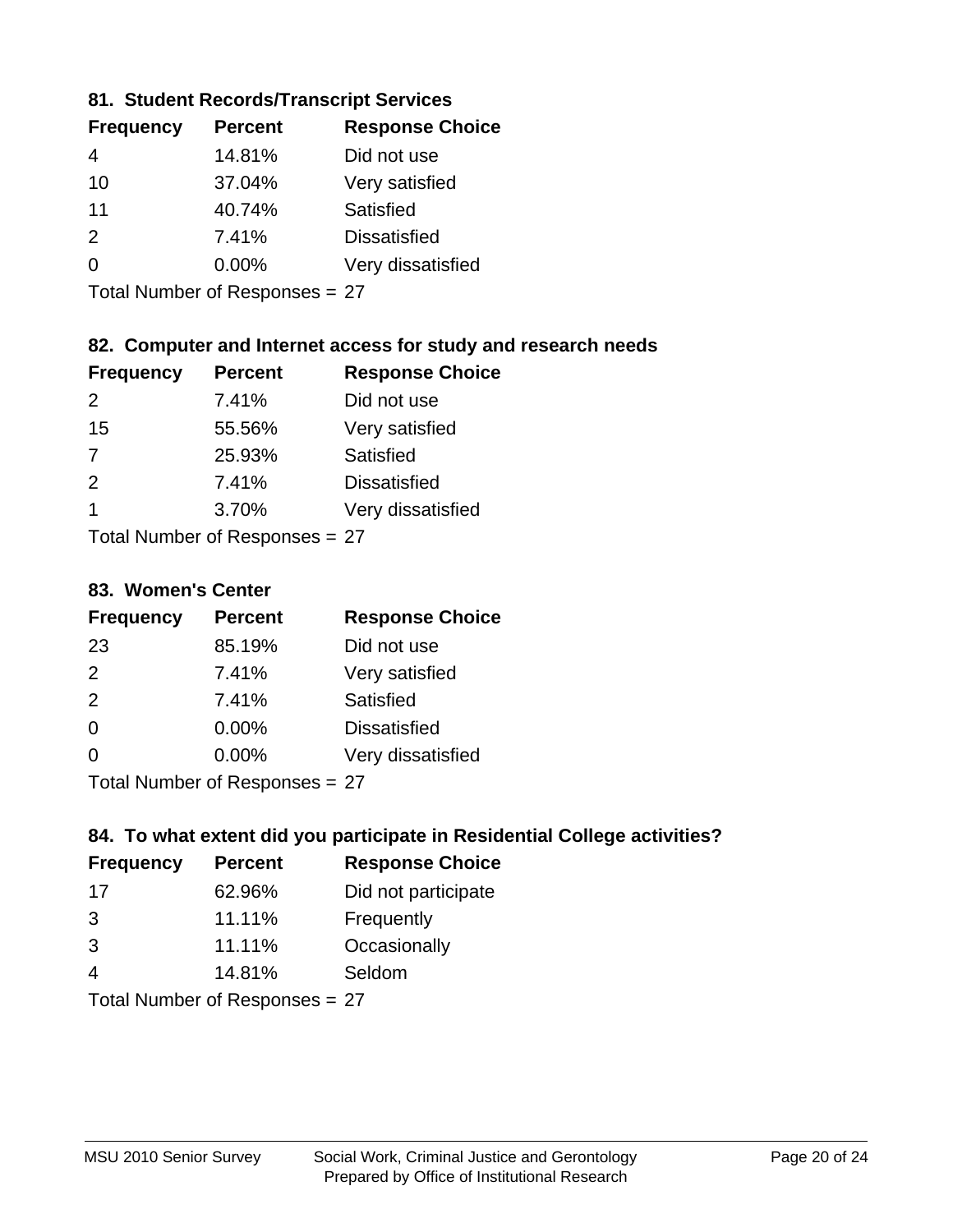| <b>Frequency</b> | <b>Percent</b> | <b>Response Choice</b>                 |
|------------------|----------------|----------------------------------------|
| 11               | 40.74%         | Not familiar with Residential Colleges |
| 3                | 11.11%         | Very positive                          |
| 12               | 44.44%         | <b>Positive</b>                        |
| $\overline{0}$   | $0.00\%$       | <b>Negative</b>                        |
|                  | 3.70%          | Very negative                          |

## **85. Which phrase best describes your opinion of Residential Colleges?**

Total Number of Responses = 27

#### **Questions 86-95**

**University Graduate." Please indicate how effective your MSU experience was in The University has formulated ten desired "Characteristics of the Murray State enhancing your abilities in each area.**

**86. Engage in mature, independent and creative thought and express that thought effectively in oral and written communication;**

| <b>Frequency</b> | <b>Percent</b> | <b>Response Choice</b> |
|------------------|----------------|------------------------|
| 12               | 44.44%         | Very effective         |
| 13               | 48.15%         | Effective              |
| $\mathcal{P}$    | 7.41%          | Ineffective            |
| $\Omega$         | $0.00\%$       | Very ineffective       |

Total Number of Responses = 27

**87. Understand and apply the critical and scientific methodologies that** 

**academic disciplines employ to discover knowledge and ascertain its validity;**

| <b>Frequency</b> | <b>Percent</b> | <b>Response Choice</b> |
|------------------|----------------|------------------------|
| 11               | 40.74%         | Very effective         |
| 15               | 55.56%         | Effective              |
| 1                | 3.70%          | Ineffective            |
| $\Omega$         | 0.00%          | Very ineffective       |
|                  |                |                        |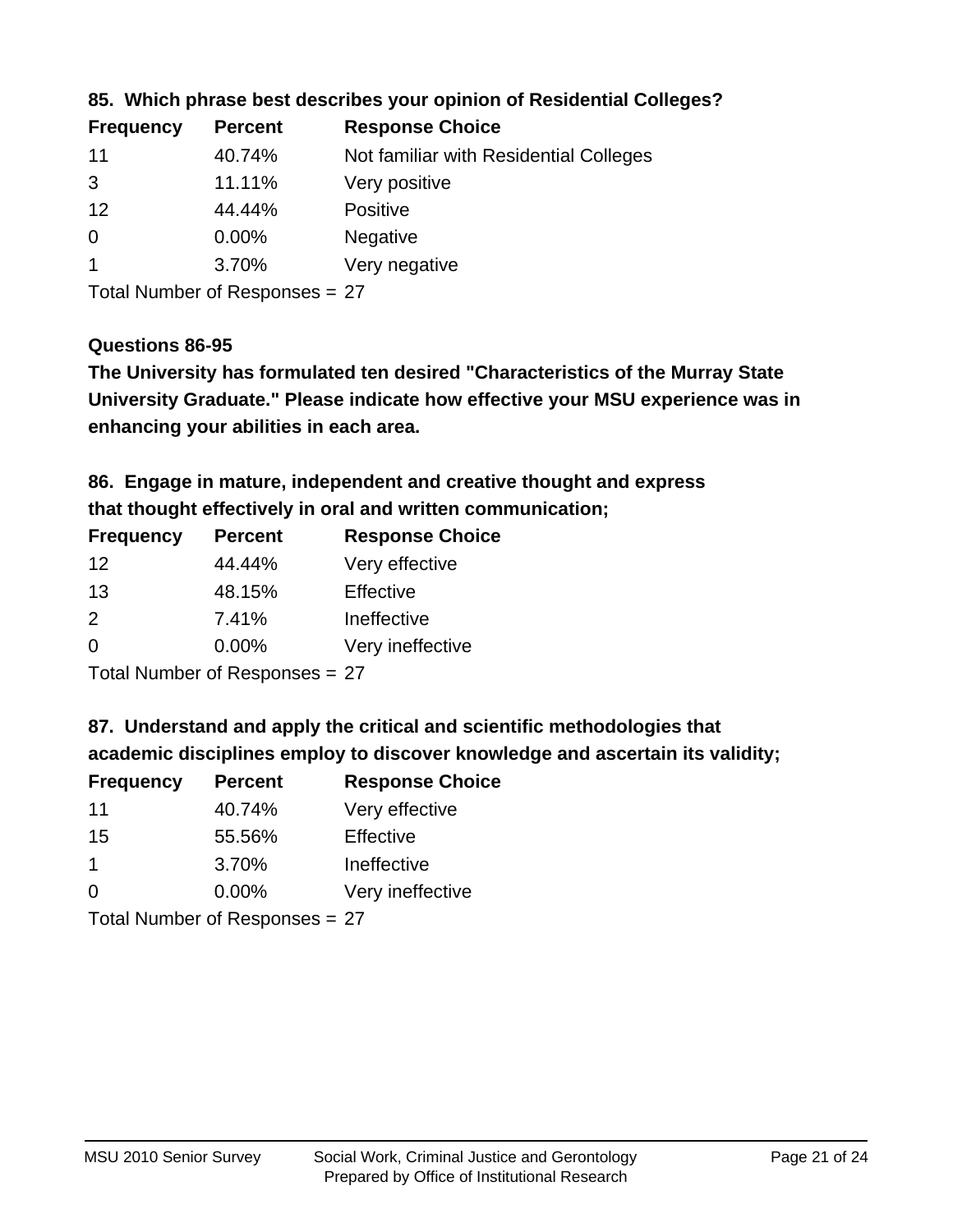#### **88. Apply sound standards of information gathering, analysis and evaluation to reach logical decisions;**

| <b>Percent</b> | <b>Response Choice</b> |
|----------------|------------------------|
| 48.15%         | Very effective         |
| 48.15%         | Effective              |
| 3.70%          | Ineffective            |
| 0.00%          | Very ineffective       |
|                |                        |

Total Number of Responses = 27

# **89. Understand the roles and applications of science and technology in the solution of the problems of a changing world;**

| <b>Frequency</b> | <b>Percent</b> | <b>Response Choice</b> |
|------------------|----------------|------------------------|
| 11               | 40.74%         | Very effective         |
| 13               | 48.15%         | Effective              |
| 3                | 11.11%         | Ineffective            |
| $\Omega$         | 0.00%          | Very ineffective       |
|                  |                |                        |

Total Number of Responses = 27

# **90. Demonstrate a critical understanding of the world's historical, literary, philosophical, and artistic traditions;**

| <b>Frequency</b> | <b>Percent</b> | <b>Response Choice</b> |
|------------------|----------------|------------------------|
| 10               | 37.04%         | Very effective         |
| 15               | 55.56%         | Effective              |
| $\mathcal{P}$    | 7.41%          | Ineffective            |
| $\Omega$         | 0.00%          | Very ineffective       |
|                  |                |                        |

Total Number of Responses = 27

# **91. Understand the dynamics of cultural diversity, of competing economic and political systems, and of complex moral and ethical issues;**

| <b>Frequency</b>               | <b>Percent</b> | <b>Response Choice</b> |
|--------------------------------|----------------|------------------------|
| 18                             | 66.67%         | Very effective         |
| 7                              | 25.93%         | Effective              |
| 2                              | 7.41%          | Ineffective            |
| $\Omega$                       | $0.00\%$       | Very ineffective       |
| Total Number of Responses = 27 |                |                        |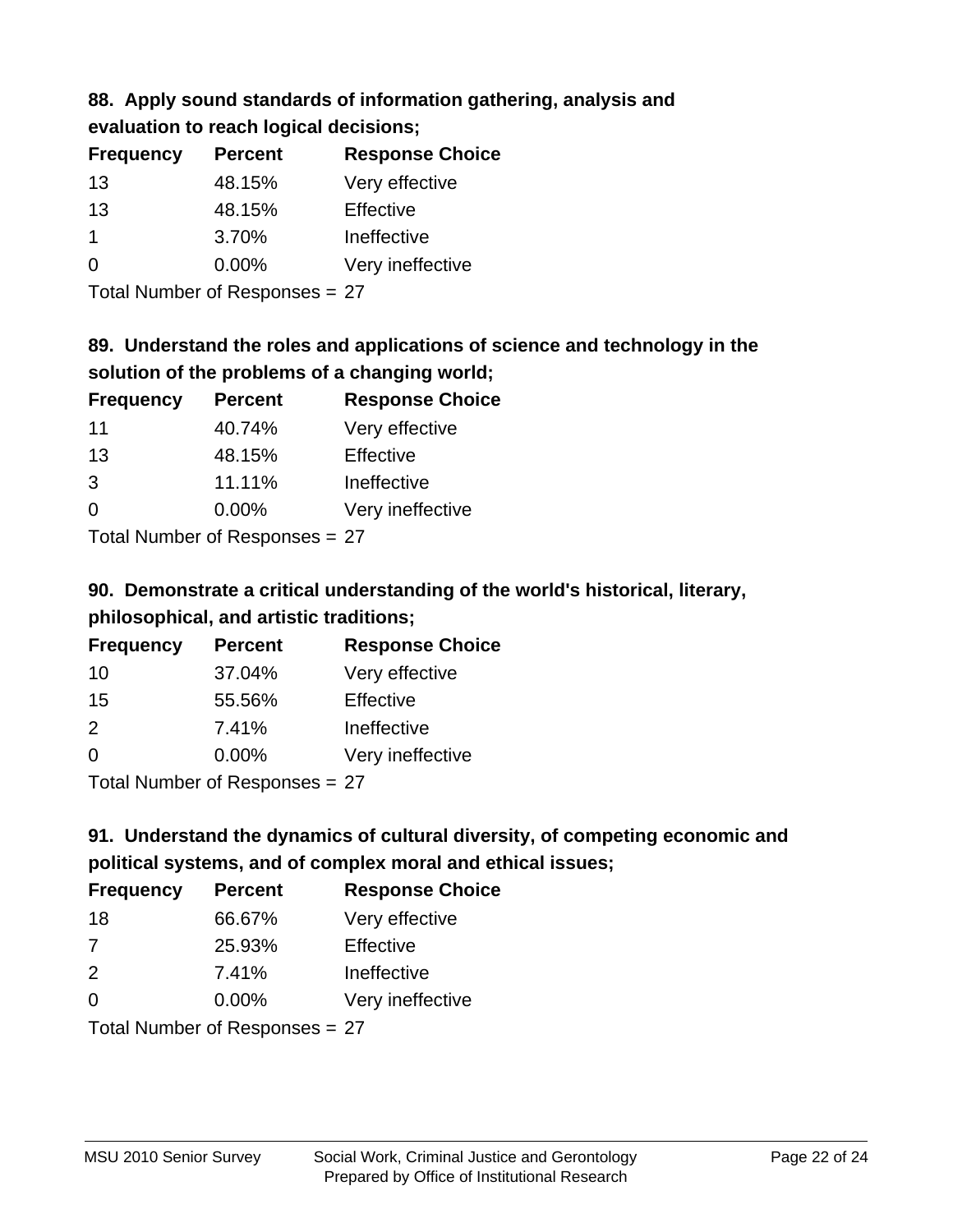## **92. Understand the nature of and engage in ethical behavior and**

**responsible citizenship;**

| <b>Frequency</b> | <b>Percent</b> | <b>Response Choice</b> |
|------------------|----------------|------------------------|
| 16               | 59.26%         | Very effective         |
| 10               | 37.04%         | Effective              |
|                  | 3.70%          | Ineffective            |
| $\Omega$         | $0.00\%$       | Very ineffective       |
|                  |                |                        |

Total Number of Responses = 27

# **93. Understand the importance of the behaviors necessary to maintain a healthy lifestyle;**

| <b>Frequency</b>             | <b>Percent</b> | <b>Response Choice</b> |
|------------------------------|----------------|------------------------|
| 13                           | 48.15%         | Very effective         |
| 14                           | 51.85%         | Effective              |
| $\Omega$                     | 0.00%          | Ineffective            |
| $\Omega$                     | 0.00%          | Very ineffective       |
| $\tau$ . The state of $\sim$ |                |                        |

Total Number of Responses = 27

## **94. Demonstrate mastery of a chosen field of study; and**

| <b>Frequency</b> | <b>Percent</b> | <b>Response Choice</b> |
|------------------|----------------|------------------------|
| 15               | 55.56%         | Very effective         |
| 12               | 44.44%         | Effective              |
| $\Omega$         | $0.00\%$       | Ineffective            |
| 0                | $0.00\%$       | Very ineffective       |
|                  |                |                        |

Total Number of Responses = 27

## **95. Value intellectual pursuit and continuous learning in a changing world.**

| <b>Frequency</b> | <b>Percent</b> | <b>Response Choice</b> |
|------------------|----------------|------------------------|
| 15               | 55.56%         | Very effective         |
| 11               | 40.74%         | Effective              |
| 1                | 3.70%          | Ineffective            |
| $\Omega$         | 0.00%          | Very ineffective       |
|                  |                |                        |